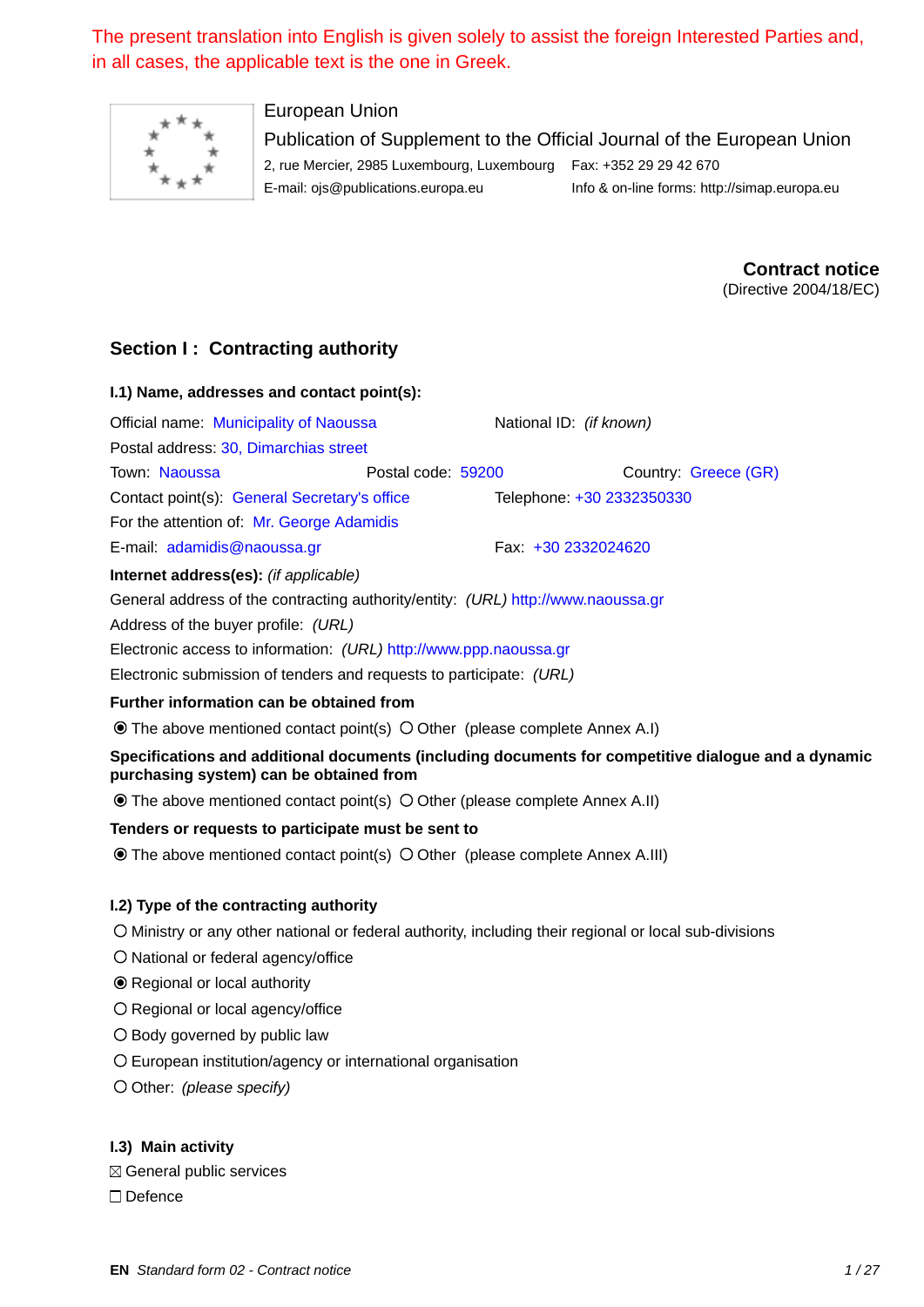- $\Box$  Public order and safety
- □ Environment
- $\Box$  Economic and financial affairs
- $\Box$  Health
- $\Box$  Housing and community amenities
- $\square$  Social protection
- $\Box$  Recreation, culture and religion
- □ Education
- Other: *(please specify)*

# **I.4) Contract award on behalf of other contracting authorities**

The contracting authority is purchasing on behalf of other contracting authorities:

 $O$  yes  $\odot$  no

*information on those contracting authorities can be provided in Annex A*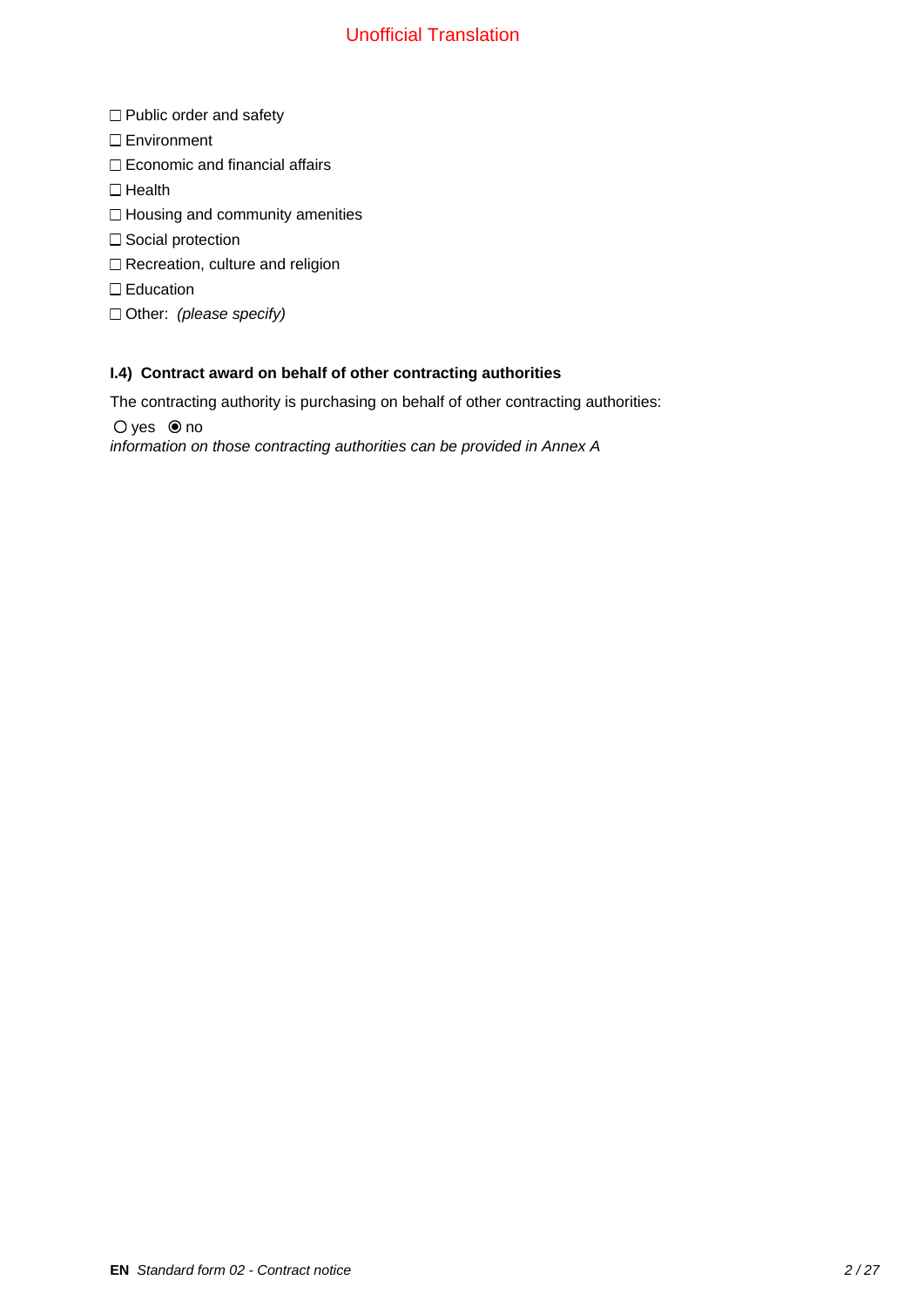# **Section II : Object of the contract**

**II.1) Description :**

## **II.1.1) Title attributed to the contract by the contracting authority :**

Upgrading, expansion and operation of the ski resort 3-5 Pigadia and development and exploitation of tourist and sports facilities in the area of Ntorntopoli, Naoussa, Imathia

## **II.1.2) Type of contract and location of works, place of delivery or of performance :**

*choose one category only – works, supplies or services – which corresponds most to the specific object of your contract or purchase(s)*

| O Works                               |   |
|---------------------------------------|---|
| $\Box$ Execution                      |   |
| $\Box$ Design and execution           | Т |
| $\Box$ Realisation, by whatever means | Γ |
| of work, corresponding to the         | Γ |
| requirements specified by the         | Π |
| contracting authorities               |   |
|                                       |   |

Purchase Lease Rental Hire purchase A combination of these

O Supplies  $\bullet$  Services Service category No: Please see Annex C1 for service categories

Main site or location of works, place of delivery or of performance :

Municipality of Naoussa

NUTS code: GR121

## **II.1.3) Information about a public contract, a framework agreement or a dynamic purchasing system (DPS):**

 $\boxtimes$  The notice involves a public contract

 $\Box$  The notice involves the establishment of a framework agreement

 $\Box$  The notice involves the setting up of a dynamic purchasing system (DPS)

## **II.1.4) Information on framework agreement :** *(if applicable)*

Framework agreement with several operators Framework agreement with a single operator Number : \_\_\_\_\_

*or*

*(if applicable)* maximum number : <br>of participants to the framework agreement envisaged

## **Duration of the framework agreement**

Duration in years : \_\_\_\_\_\_ or \_in months :

Justification for a framework agreement, the duration of which exceeds four years :

## **Estimated total value of purchases for the entire duration of the framework agreement** *(if applicable, give figures only)*

Estimated value excluding VAT : Currency : or Range: between :  $\therefore$  and :  $\therefore$  Currency :

Frequency and value of the contracts to be awarded : *(if known)*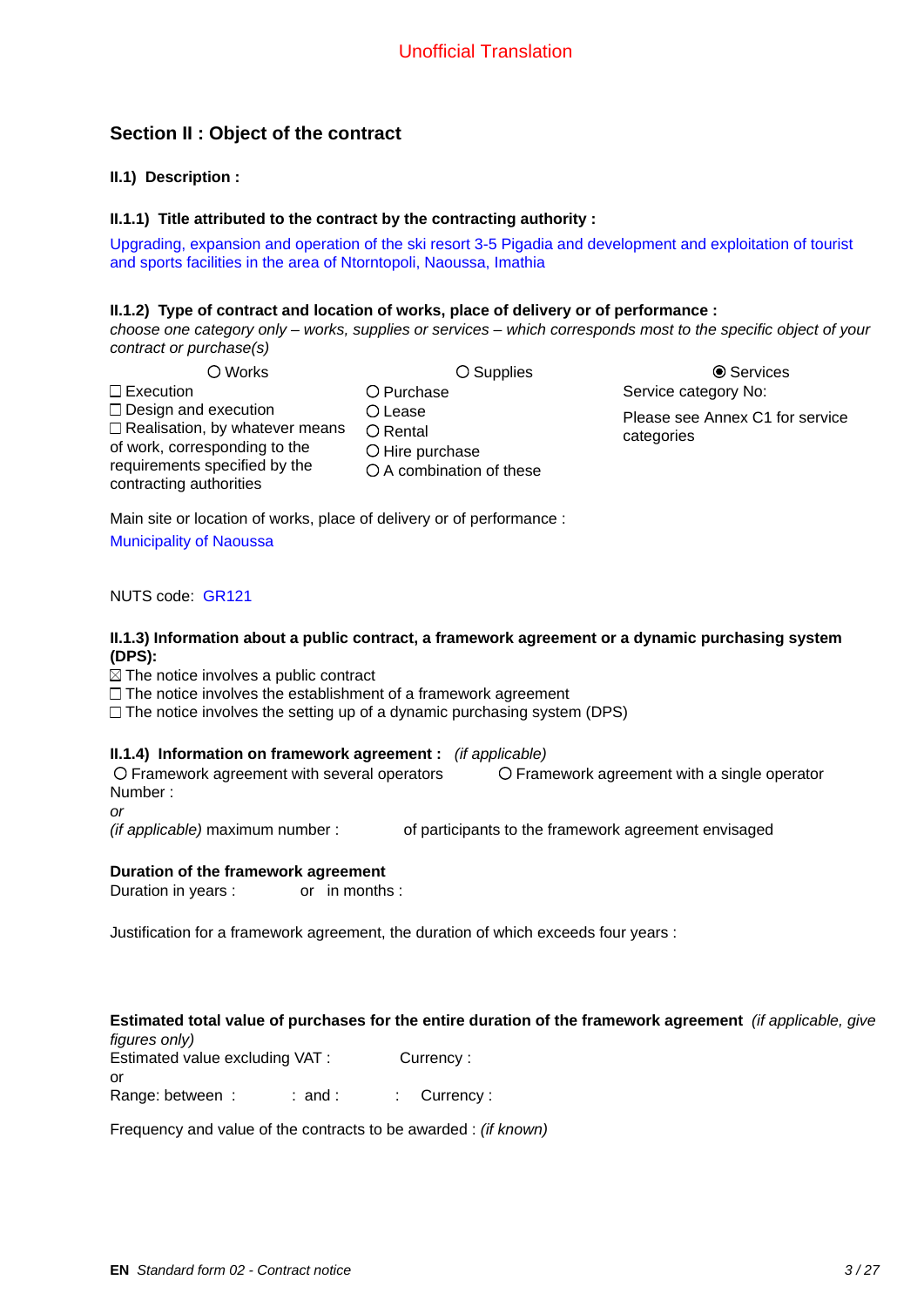## **II.1.5) Short description of the contract or purchase(s) :**

1.1 According to the Law Νο 3389/2005, the Municipality of Naoussa submitted to the Special Secretariat for Public Private Partnerships (Special Secretariat for PPP) proposal in order to implement the project Upgrade, Expansion and Exploitation of Ski Centre "3-5 PIGADIA" and Development & Exploitation of Tourist and Athletic Facilities in Dordopoli area"" Municipality of Naoussa, Prefecture of Imathia which was included in the projected by Law no 3389/2005 list of Proposed Partnerships. An application was then submitted to the Inter-Ministerial PPP Committee for membership of the Partnership to the provisions of Law No 3389/2005. According to the decision of 9.4.2012, the Inter-Ministerial PPP Committee approved the inclusion of the abovementioned application via a PPP under the provisions of Law 3389/2005.

1.2 The financing of the construction of the Project will be provided through equity and/or loan capital of the Special Purpose Vehicle (SPV).

1.3 The SPV shall recuperate its investment expenses through the operation of the facilities of the Project. Furthermore, the Municipality of Naoussa shall receive a rental fee equal to a percentage of the annual turnover. The above, as well as all the necessary details regarding the Project's implementation (such as construction and output specifications, maximum construction time, operation and maintenance services, etc.) shall be identified during Phase B of the Procurement Process.

1.4 In relation to the "Project", the Private Sector Partner (via the SPV that the PSP will establish) will undertake: 1.4.1 the drawing up of all necessary designs,

1.4.2. the construction of all the works and the operation and maintenance of the infrastructure of the Project, the formulation of the surroundings and the connection of the Project to the public utilities network, 1.4.3 financing of the Project using equity and/or loan capital (subject to article 3 of the Contract via Competitive Dialogue – Phase A),

1.4.4 the insurance of the buildings and further installations and systems of the infrastructure ,

1.4.5 commercial exploitation of the infrastructure of the Project.

1.5 At this stage the planned infrastructure of the Project has been described by the Contracting Authority at the Contract via Competitive Dialogue – Phase A, that is provided to the interested parties according to article IV.3.3, however, this will be specified during the competitive dialogue. Thus, the Contracting Authority reserves the right to further specify and determine accurately or modify the subject-matter Project during the competitive dialogue (stage B.I of the procurement process), in order to adapt it better to the needs of the Contracting **Authority** 

1.6 The total contractual duration of the Partnership is between forty (40) and fourty-five (45) years commencing on the date that the PPP Contract will be effective.. The precise duration of the contract will be determined during the competitive dialogue and defined in the Invitation to Submit Binding Bids.

The cost of the infrastructure of the Project as this has been initially planned by the Contracting Authority is estimated at EURO 25-30 million (VAT not included). However, the planned infrastructure can be further specified during the Competitive Dialogue.

|                             | <b>Main vocabulary</b> | Supplementary vocabulary (if applicable) |
|-----------------------------|------------------------|------------------------------------------|
| <b>Main object</b>          | 92610000               |                                          |
| <b>Additional object(s)</b> | 45212210               |                                          |
|                             | 45212220               |                                          |
|                             | 45212223               |                                          |
|                             | 45212225               |                                          |
|                             | 45212400               |                                          |
|                             | 45212411               |                                          |
|                             | 45212413               |                                          |
|                             | 45212420               |                                          |
|                             | 45400000               |                                          |

## **II.1.6) Common procurement vocabulary (CPV) :**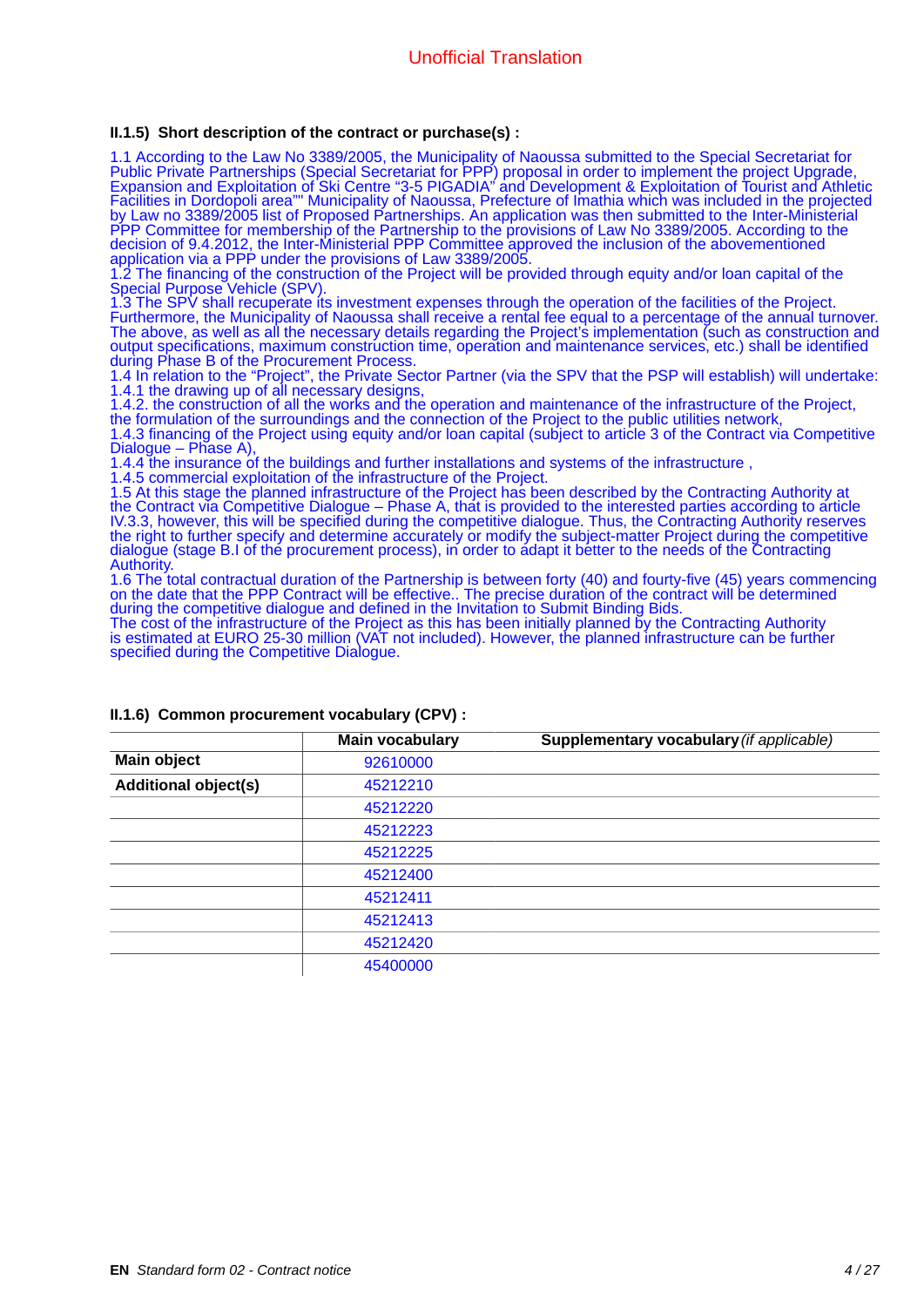| <b>Main vocabulary</b> | Supplementary vocabulary (if applicable) |
|------------------------|------------------------------------------|
| 45454100               |                                          |
| 50880000               |                                          |
| 55000000               |                                          |
| 55110000               |                                          |
| 55200000               |                                          |
| 55250000               |                                          |
| 79993000               |                                          |
| 92000000               |                                          |
| 92600000               |                                          |
| 98340000               |                                          |
| 45234200               |                                          |
| 45234210               |                                          |
| 45234220               |                                          |
| 45234230               |                                          |
| 42418200               |                                          |
| 42418290               |                                          |
| 45200000               |                                          |
| 45111291               |                                          |
| 45212000               |                                          |
| 45212100               |                                          |
| 45212140               |                                          |
| 45212200               |                                          |

## **II.1.7) Information about Government Procurement Agreement (GPA) :**

The contract is covered by the Government Procurement Agreement (GPA) :  $\bullet$  yes  $\circ$  no

**II.1.8) Lots:** *(for information about lots, use Annex B as many times as there are lots)*

This contract is divided into lots:  $\bigcirc$  yes  $\circledast$  no *(if yes)* Tenders may be submitted for  $O$  one lot only

 $O$  one or more lots

all lots

#### **II.1.9) Information about variants:**

Variants will be accepted :  $\bullet$  yes  $\circ$  no

#### **II.2) Quantity or scope of the contract :**

#### **II.2.1) Total quantity or scope :** *(including all lots, renewals and options, if applicable)*

In relation to the "Project", the Private Sector Partner (via the SPV that the PSP will establish) will undertake: • the drawing up of all necessary designs that will be submitted during the execution of the PPP contract, along with all the actions necessary for the drafting of all necessary documents in order to secure that all the licences and permits required for the implementation of the Project will be issued on time, in line with the laws applicable to the construction, completion, operation and maintenance of the Project.

• the construction of all the works and the operation and maintenance of the infrastructure of the Project, the formulation of the surroundings and the connection of the Project to the public utilities network. The construction and operation of the Project shall properly meet, as a total result, the targets that are set at any given time by the EU Directives and the output specifications that will be identified via the competitive dialogue procedure during Phase B of the Procurement Process. The operation and maintenance throughout the entire duration of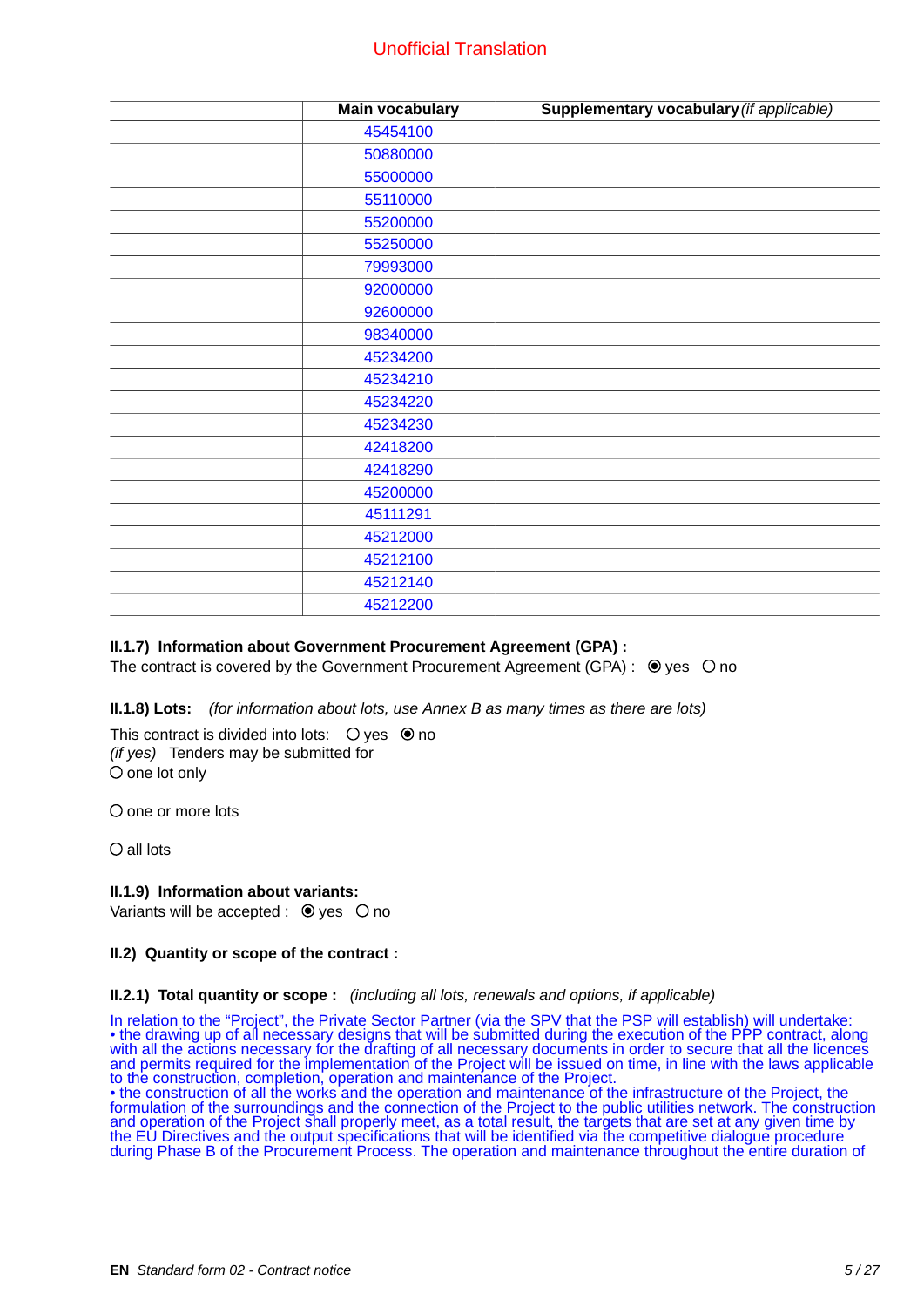the PPP Contract will mainly involve the daily operation of the whole infrastructure with own means, the normal,

preventive and corrective maintenance, heavy maintenance, periodical change / renewal of parts, sections and elements of the equipment (lifecycle costs) of the whole infrastructure, the day-to-day availability of the installations and systems of the Project, of the building facilities and of their surrounding areas as these will be described in detail in the tender documents of Phase B of the Procurement Process, in order for the Project to be fully appropriate and available according to the availability requirements, the specifications and the targets set by the National and European Community legislation as they will be laid down in Phase B of the Tender. • financing of the Project using equity and/or loan capital (subject to article 3).

• the insurance of the buildings and further installations and systems of the infrastructure that fall within the scope of the PPP Contract, during the design, the construction and the operation of the Project. • commercial exploitation of the infrastructure of the Project.

At this stage the planned infrastructure of the Project has been described by the Contracting Authority in the Contract via Competitive Dialogue – Phase A, that is provided to the interested parties according to article IV.3.3,however, this will be specified during the competitive dialogue. Thus, the Contracting Authority reserves the right to further specify and determine accurately or modify the subject-matter Project during the competitive dialogue (stage B.I of the procurement process), in order to adapt it better to the needs of the Contracting Authority. The total contractual duration of the Partnership is between forty (40) and forty-five 45 years commencing on the date that the PPP Contract will be effective.. The precise duration of the contract will be determined during the competitive dialogue and defined in the Invitation to Submit Binding Bids.

*(if applicable, give figures only)* Estimated value excluding VAT : Currency : or Range: between :  $\vdots$  and :  $\vdots$  Currency :

## **II.2.2) Information about options :** *(if applicable)*

Options :  $\bigcirc$  yes  $\bigcirc$  no

(if yes) Description of these options :

(if known) Provisional timetable for recourse to these options : in months : equal or in days :  $\qquad$  (from the award of the contract)

#### **II.2.3) Information about renewals :** *(if applicable)*

This contract is subject to renewal:  $\bigcirc$  yes  $\bigcirc$  no Number of possible renewals: *(if known)* or Range: between : \_\_\_\_\_ and: *(if known)* In the case of renewable supplies or service contracts, estimated timeframe for subsequent contracts:

in months: external or in days: (from the award of the contract)

#### **II.3) Duration of the contract or time limit for completion:**

Duration in months :  $\qquad \qquad$  or in days:  $\qquad \qquad$  (from the award of the contract) *or*

Starting: (dd/mm/yyyy) Completion: \_\_\_\_\_\_ (dd/mm/yyyy)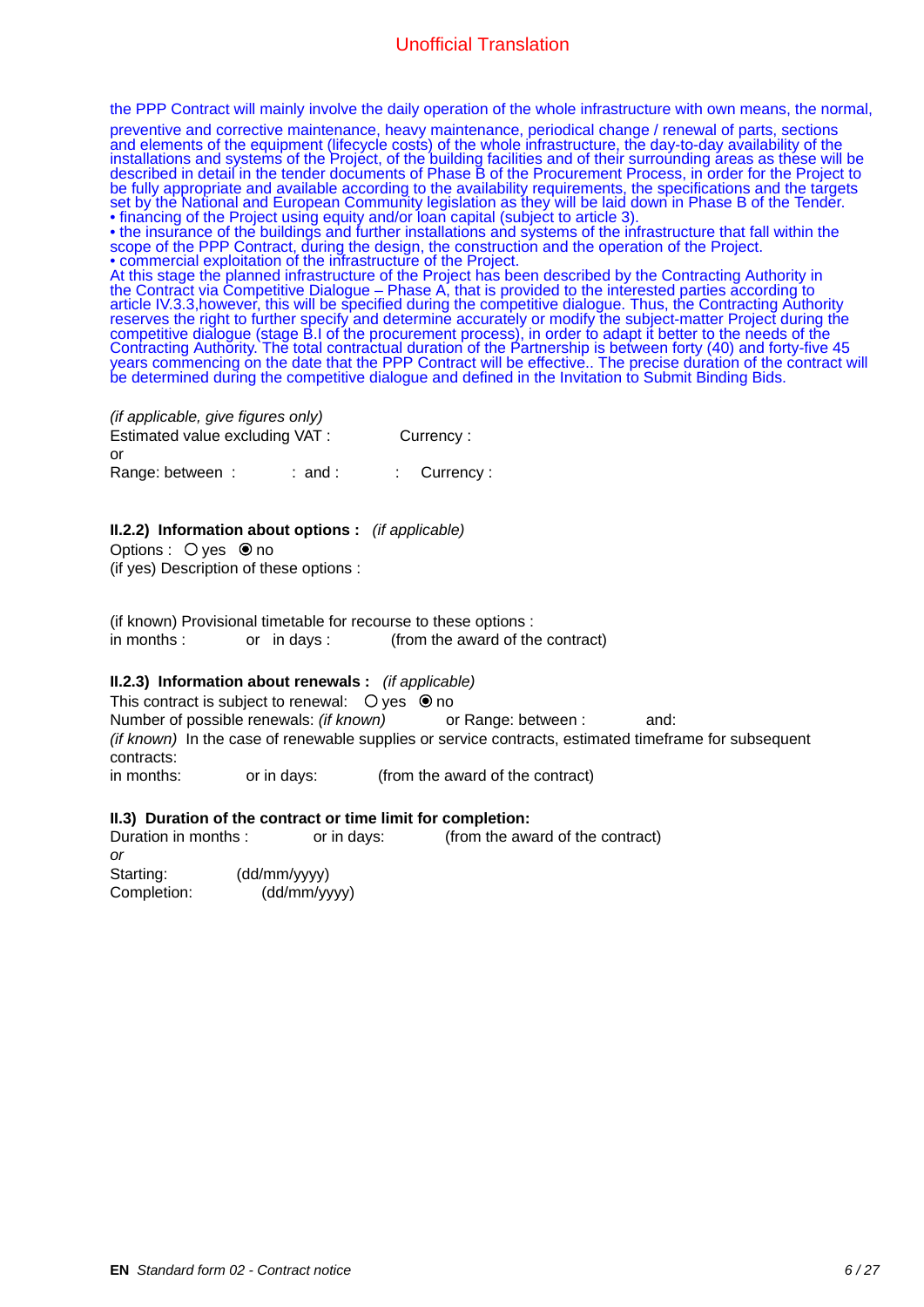# **Section III : Legal, economic, financial and technical information**

## **III.1) Conditions relating to the contract:**

#### **III.1.1) Deposits and guarantees required:** *(if applicable)*

No guarantee is demanded for the participation in the phase of the Competitive Dialogue of the Procurement Process. The guarantee for the participation required in Stage II of Phase B of the Procurement Process, as well as other guarantees that may be required, will be determined in the Invitation to Submit Binding Bids.

#### **III.1.2) Main financing conditions and payment arrangements and/or reference to the relevant provisions governing them:**

The expenses of the Project will be borne by the SPV and will be financed by equity and/or loan capital. The PSP is expected to pledge the necessary equity and/or loan capital for the SPV. The Contracting Authority will not participate in any way in the financing of the Project. It is noted that a financial agreement was recently signed between the Greek Government and the European Investment Bank for the creation of the structural fund JESSICA (Joint European Support for Sustainable Investment in City Areas) via which sustainable regeneration activity regarding urban can be financed. It is the interested parties' responsibility to explore the possibility / eligibility / ability to receive such financing for the project's construction cost out of this structural fund or any other equivalent financing tools that exist or are to be created.

#### **III.1.3) Legal form to be taken by the group of economic operators to whom the contract is to be awarded:** *(if applicable)*

In order for the Partnership Contract to be concluded, it is mandatory and in accordance with Article 1 paragraph 4 of Law no. 3389/2005, for the PSP to establish a Special Purpose Vehicle (SPV), which will be subject to the provisions of law 3389/2005 and Law no. 2190/1920. More specifically, the PSP shall establish a SPV with the sole purpose of implementing the subject matter of the Partnership Contract. This SPV will have the PSP as it's only founding shareholder and, in the case of a Group of Economic Operators, its founding shareholders will be the PSP's Members according to their participation shares, as these have been stated pursuant to the provision of paragraph 13.4 of the Contract via Competitive Dialogue. The SPV shall enter into the Partnership contract with the Contracting Authority.

Furthermore, the SPV will be able to sign contracts, amongst others:

• for preparing the necessary designs with the design engineers that were appointed to carry out these designs in accordance with paragraph 13.6 of the Contract via Competitive Dialogue, regardless of whether or not they participate in the PSP and, therefore in the SPV or they collaborate with the PSP, pursuant to paragraph 13.9 of the Contract via Competitive Dialogue,

• for the construction of the Project's facilities, with the construction companies which were appointed, in accordance with paragraph 13.7 of the Contract via Competitive Dialogue, to carry out the construction part of the Project and in the percentages specified, regardless of whether or not they participate in the PSP and, therefore in the SPV or they collaborate with the PSP, pursuant to paragraph 13.9 of the Contract via Competitive Dialogue,

• for the operation and maintenance of the Project's facilities, which form the subject matter of the Partnership, with the service providers which were appointed, in accordance with paragraph 13.8 of the Contract via Competitive Dialogue, to provide these services and in the percentages specified, regardless of whether or not they participate in the PSP and, therefore in the SPV, or they collaborate with it in accordance with paragraph 13.9 of the Contract via Competitive Dialogue,

• for the construction of the Project's facilities, with the construction companies which were appointed, in accordance with paragraph 13.7 of the Contract via Competitive Dialogue, to carry out the construction part of the Project and in the percentages specified, regardless of whether or not they participate in the PSP and, therefore in the SPV or they collaborate with the PSP, pursuant to paragraph 13.9 of the Contract via Competitive Dialogue,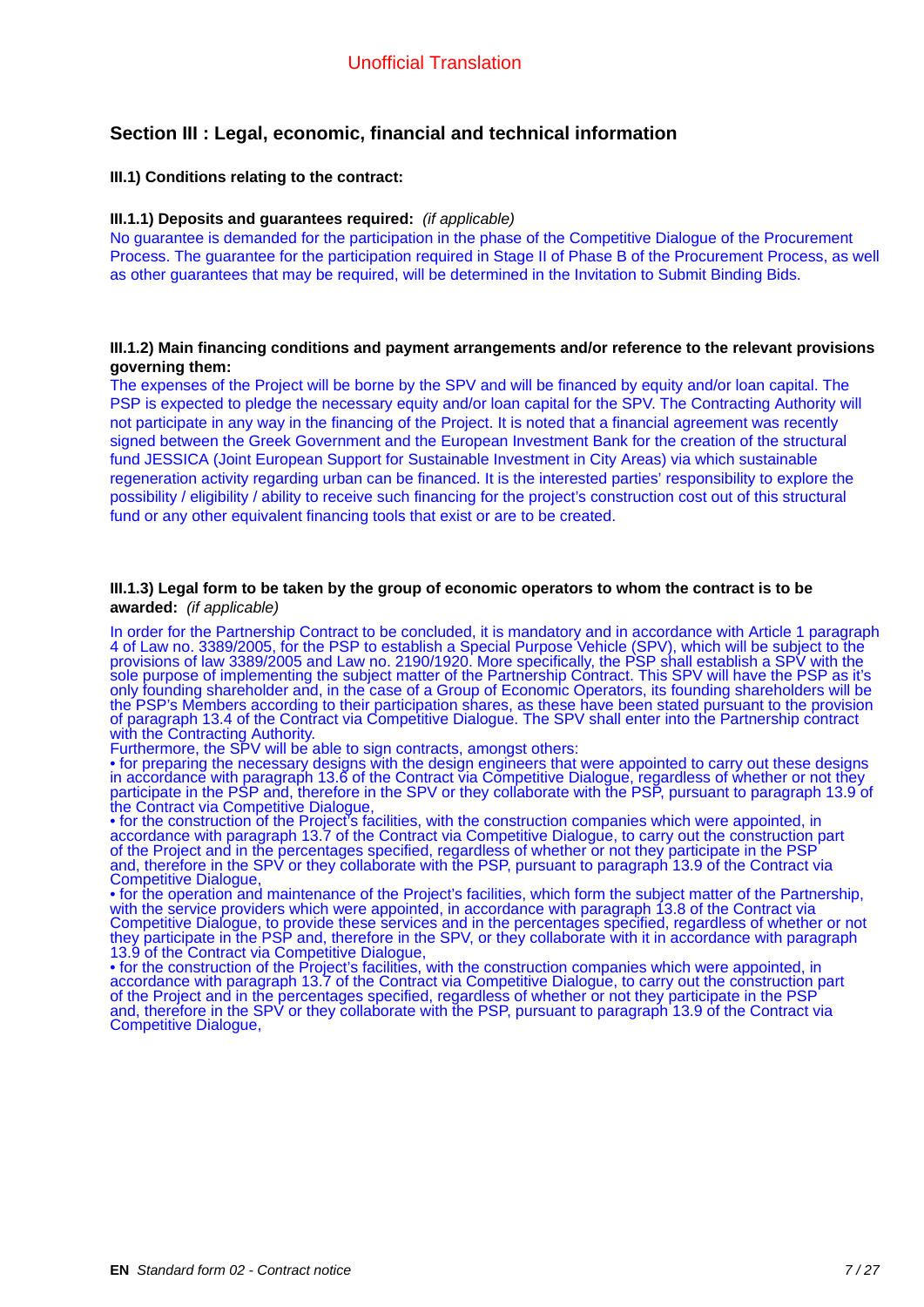• for the operation and maintenance of the Project's facilities, which form the subject matter of the Partnership, with the service providers which were appointed, in accordance with paragraph 13.8 of the Contract via Competitive Dialogue, to provide these services and in the percentages specified, regardless of whether or not they participate in the PSP and, therefore in the SPV, or they collaborate with it in accordance with paragraph 13.9 of the Contract via Competitive Dialogue,

In any case, these contracts will be approved by the Contracting Authority, in accordance to the more specific provisions of the Invitation to Submit Binding Bids and of the other information documents accompanying it.

#### **III.1.4) Other particular conditions:** *(if applicable)*

The performance of the contract is subject to particular conditions :  $\bigcirc$  yes  $\bigcirc$  no *(if yes) Description of particular conditions:*

#### **III.2) Conditions for participation:**

#### **III.2.1) Personal situation of economic operators, including requirements relating to enrolment on professional or trade registers:**

Information and formalities necessary for evaluating if the requirements are met:

#### A. WHO HAS THE RIGHT TO PARTICIPATE

Economic Operators have the right to participate in this Procurement Process tender (liable persons or legal entities, individually or in a group) provided that:

i. they or their Members (in case of a Group of Economic Operators) originate from Member States of the European Union (EU) or the European Economic Area (EEA) or from states which are parties to the Government Procurement Agreement (G.P.A.) of the World Trade Organization (W.T.O.), which was ratified by the Hellenic Republic via Law no. 2513/1997 or have signed bilateral agreements or association agreements with the EU that foresee the reciprocal 'opening' of public contracts' markets between the parties. ii. they meet the terms and conditions set in paragraphs 13.5 to 13.8 inclusive and 16.1 of the Contract via Competitive Dialogue.

The Groups of Economic Operators participating in the Procurement Process are not required to assume a specific legal form in order to express their interest to participation in the procedure. However, during the Procurement Process the Candidate's Members (in the case of a Group of Economic Operators) will be held responsible jointly and severally before the Contracting Authority for their obligations pursuant to the terms of the Contract via Competitive Dialogue.

B. REASONS FOR ELIMINATION

Each contestant can be eliminated in case that from the checking of the submitted certifications it derives that any of the exclusion grounds provided in article 43 of P.C. no.60/2007 (article 45 of Directive 2004/18/EC) holds true for him (if a single natural legal or legal person) or any of its members (in the case of a Group of Economic Operators ) and specifically, if any of the following occurs:

1. they are under bankruptcy, liquidation, suspension of activity, compulsory administration or entered into an arrangement with creditors or any other status arising from a similar procedure as provided by the applicable national, legislative and regulatory provisions in each case, according to their country of establishment or if an action has been brought against him for their bankruptcy, liquidation, compulsory administration or entered into an arrangement with creditors or any other status arising from a similar procedure as provided by the applicable national, legislative and regulatory provisions in each case according to their country of establishment. 2. they have been definitively convicted for participation in a criminal organisation, corruption, fraud, or money laundering in accordance with the provisions of article 43 par. 1 P.C. 60/2007 (article 45 paragraph 1 of Directive 2004/18/EC).

3. They have been convicted based on a ruling bearing power of res judicata according to the legislation of the country of establishment, for an offence pertaining to their professional conduct.

4. They have been proven to commit a grave professional misdemeanour, ascertained by any means available by the Contracting Authority.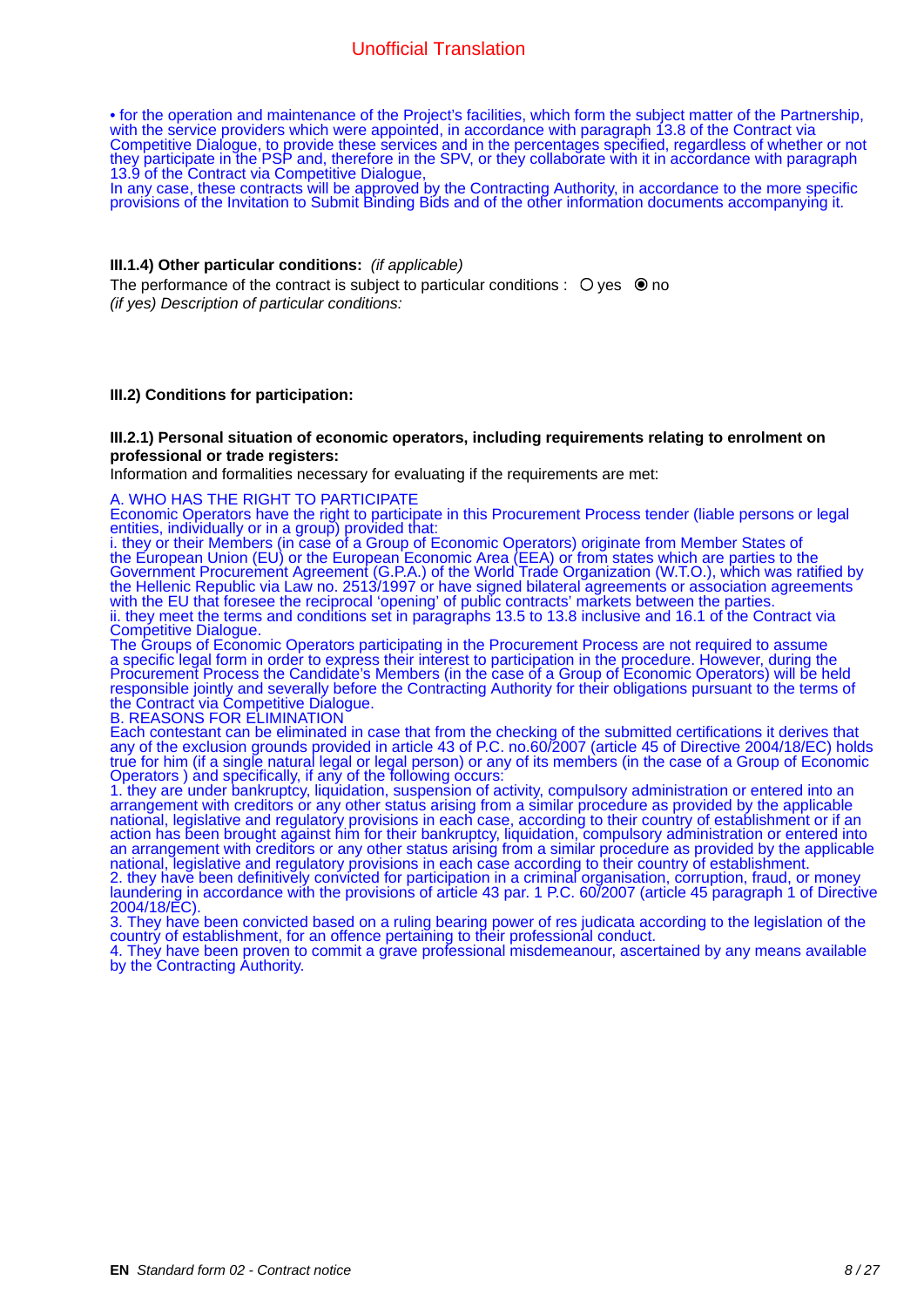5. They have not fulfilled their obligations regarding the payment of social security contributions in accordance with the Greek legal provisions or the provisions of their country of establishment.

6. They have not fulfilled their obligations regarding the payment of taxes in accordance with the Greek legal provisions or the provisions of their country of establishment.

7. They have submitted a serious misleading statement when providing the information required according to this document or have failed to provide this information.

C. Evidence to be provided by the Candidates

I. In order to prove that there is no reason to eliminate anyone, each Candidate, or in the case of a Group of Economic Operators, each Candidate's Member, must submit an affidavit that has been drafted before a judicial or administrative authority or public notary and in the case that an affidavit is not provided by the Law of country of origin, an equivalent statement which takes place before a judicial or administrative authority or public notary, which confirms that:

1. No definitive court sentence exists against them for one or more of the mandatory exclusion reasons in accordance with article 43 par. 1 P.C. 60/2007 (article 45 par. 1 Directive 2004/18/EC) as indicated below: i. Participation in a criminal organisation, as defined in article 2 paragraph (1) of Council Joint Action 98/733/JHA (OJ L 351 of 29.1.1998, p. 1).

ii. bribery, as defined in article 3 of Council action on 26 May 1997 (OJ C 195 of 25.6.1997, p. 1) and article 3 paragraph 1 of Council Joint Action 98/742/CFSP (OJ L 358 of 31.12.1998, p.2).

iii. fraud within the meaning of article 1 of the Convention relating to the protection of the financial interests of the European Communities (OJ C 316 of 27.11.1995, p. 48).

iv. money laundering as defined in article 1 of Council Directive 91/308/EEC of 10 June 1991, on prevention of the use of the financial system for the purpose of money laundering (OJ L 166 of 28.6.1991, p. 77 a Directive amended by Directive 2001/97/EC of the European Parliament and of the Council (OJ L of 28.12.2001, p. 76). 2. is not under bankruptcy, liquidation, suspension of activity, compulsory administration or enters into an arrangement with creditors, or any other similar status arising from a similar procedure, as provided by legislative and regulatory provisions of its country of establishment.

3. no procedure has been started against them for their declaration under bankruptcy, liquidation, compulsory administration or entered into an arrangement with creditors or of any other similar status arising from a similar procedure as provided by legislative and regulatory provisions of its country of establishment.

4. has not been sentenced by a court ruling bearing power of res judicata, pursuant to the legislative provisions of its country of establishment and which ruling refers to a crime pertaining to its professional conduct. 5. has not committed a grave professional misdemeanour.

6. has fulfilled its obligations regarding payment of primary and auxiliary social insurance contributions for their employees, pursuant to the applicable Greek legislation or the legislation of its country of establishment. 7. has fulfilled its obligations regarding payments of taxes and fees (tax clearance certificate) pursuant to the applicable Greek legislation or the legislation of its country of establishment.

In the case of a legal person, the affidavit or the equivalent statement in the case of foreign law must be submitted: a) in the a case of a General Partnership or Limited Partnership by the general partners and administrators; b) in the case of a Limited Liability company or Private Limited Company, by the Administrators; c) in the case of a Societe Anonyme, by the President and the Managing Director of the Company pursuant to article C.I.1 regarding them as individuals and by the Managing Director of the Company pursuant to articles C.I.2 up to C.I.7 of the Contract Notice via Competitive Dialogue regarding the Societe Anonyme, and in every other case of a legal entity, by its legal representatives in each case.

II. The Procurement Process is subject to, amongst others, the provisions of Law no. 3310/2005 (Government Gazette A 30/14.02.2005) as amended and in force. In accordance with article 8 of this Law, only Candidates meeting the conditions of paragraphs 1 to 3 of this article are entitled to participate in the procedure. For their participation in the Procurement Process to be accepted, the Candidates must provide the supporting documents described in these provisions. It is also pointed out, that the offshore companies, as per paragraph 4a' of article 4 of Law no. 3310/2005 are prohibited to participate in this procedure.

It is also pointed out that societe anonymes which are listed on a Stock Exchange Market in the EU or the Organisation for Economic Co-operation and Development (OECD) areas are excluded from this obligation proviso they declare this in a related Solemn Statement of their legal representative. The following documents must be submitted: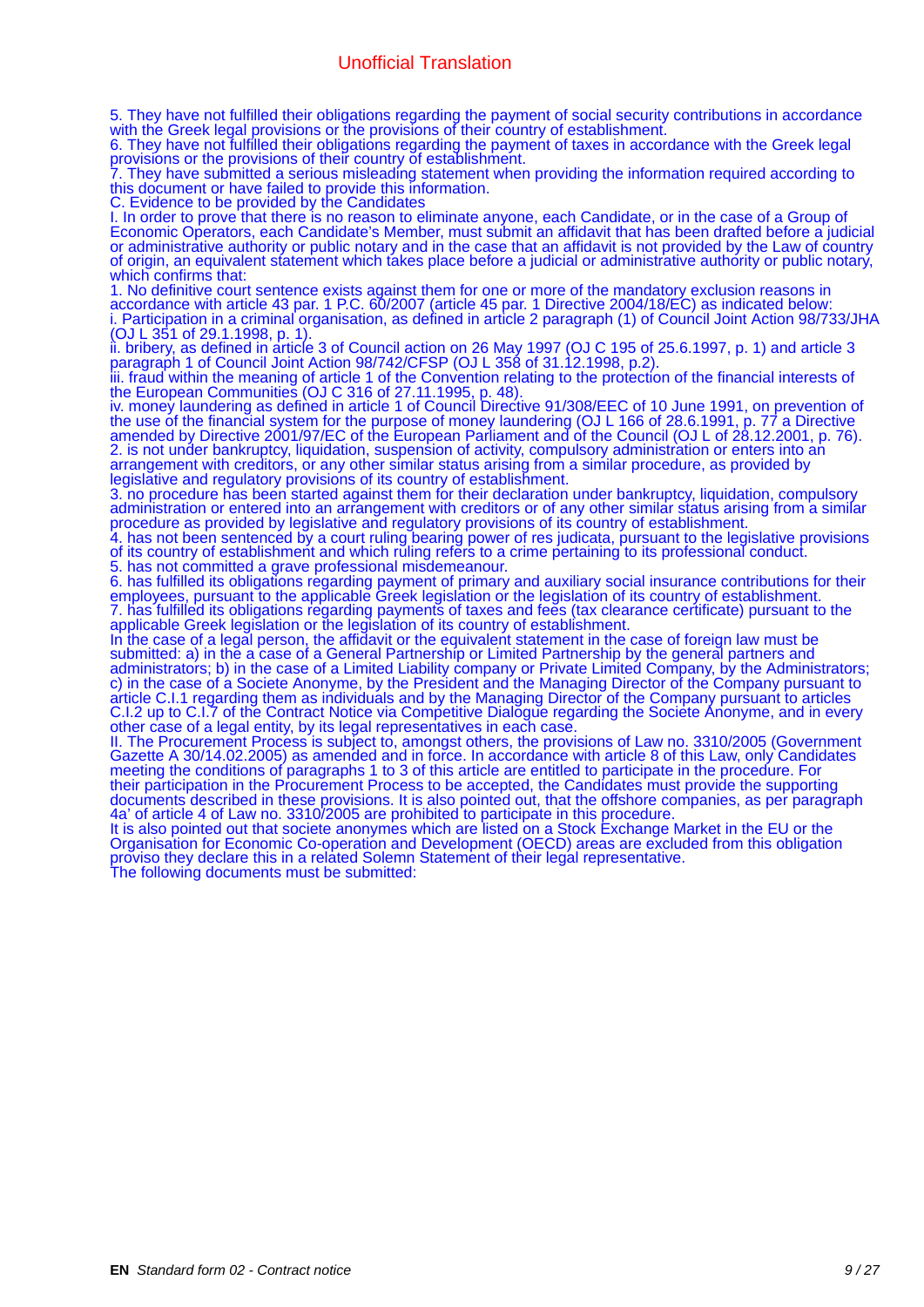1. The domestic S.A. companies produce a detailed statement with the details of the Company's shareholders and the number of shares of each shareholder (stock register), as this information is entered in the Company stock register, thirty (30) working days at the most prior to the date of submitting the application for the expression of interest.

2. The foreign companies as long as they have, pursuant to the law of their registered office, obligatory registered shares, they produce:

(1) a certificate by the competent authority of the country of their establishment from which it is evidenced that the shares are registered (nominal)

(2) a detailed list of shareholders with the number of shares of every shareholder, as this information is listed in the stock register of the company with the date being thirty (30) working days at the most prior to the date of submission of the application for the expression of interest;

(3) any other information proving the registration down to physical person of the shares, performed in the last thirty (30) days prior to the submission of the application for the expression of interest.

3. The foreign companies, that are not obliged to have, registered shares,, according to the law of their country, shall produce:

(1) a certificate by a competent authority, confirming that the company is not required to register its shares, when such a provision exists; otherwise, a Solemn Statement by the Candidate or by its Member must be submitted.

(2) a valid and updated catalogue of the shareholders holding at least 1% of shares.

(3) if such a list is not maintained, it is required to produce the relevant catalogue of shareholders (with at least 1%), in accordance with the last General Meeting, if these shareholders are known to the company.

(4) if this list is not produced pursuant to the above, the company must justify the reasons that these

shareholders are not identified. The TCC cannot assess the adequacy of the justification, but should it prove that this catalogue can be obtained or drafted, then the Candidate shall be eliminated.

It is noted that, if the book of shareholders is kept in electronic format, a related Solemn Statement by the Candidate's Representative or the legal representative of the Candidate's Member must be provided and the book must be submitted in print format, which will be dated and signed by the Candidate's competent person, who will be responsible for keeping the book and will confirm the accuracy of its data.

#### **III.2.2) Economic and financial ability:**

Information and formalities necessary for evaluating if the requirements are met:

#### Minimum level(s) of standards possibly required: *(if applicable)*

#### A. The candidate:

As a proof of the financial capacity and creditworthiness The Candidate must satisfy cumulatively the minimum requirements of the paragraph 13.5 of the Contract via Competitive Dialogue, the Candidate and, in the case of follows: a Group of Economic Operators, each of its Members must submit:

1. the Financial Statements of the Previous Three Fiscal Years,

2. a table with the Candidate's financial information regarding the previous three fiscal years drafted in accordance with Annex 4 of the Contract via Competitive Dialogue,

3. a financial support statement / letter by a financial institution, drafted in accordance with Annex 8 of the Contract via Competitive Dialogue – Phase A, stating at least that the financial institution is aware of this Contract via Competitive Dialogue (Phase A of the Tender) and that is interested in examining the Candidate's application for funding the project, either on its own or in collaboration with other financial A. The candidate:

conditions of financial capacity and creditworthiness as 1. The average Equity of each Candidate for the previous three (3) fiscal years must be greater than ten million euro ( $\epsilon$  10,000,000), as proven by the Financial Statements of the Previous Three Fiscal Years. In the case of a Group of Economic Operators, the weighted

average Equity of the Group of Economic Operators for the previous three (3) fiscal years period will be taken into account, on the basis of the percentage participation of each Member in the Group of Economic Operators.

2. Creditworthiness must be proven by submitting a letter of financial support by a financial institution in accordance with article 15.3.3 of the Contract Notice via Competitive Dialogue.

B. The proposed manufacturer by the candidate: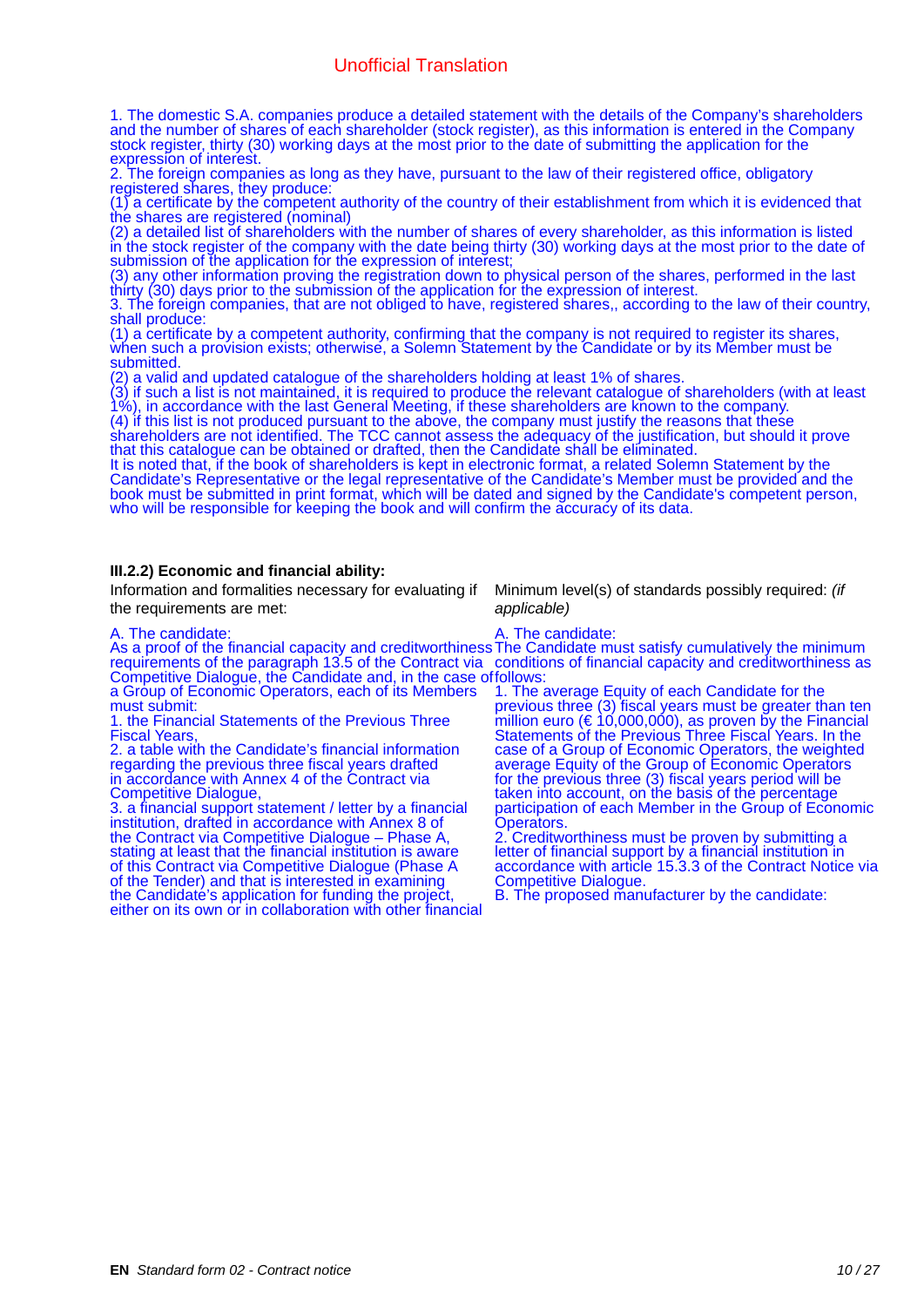is selected as PSP. It is noted that in case of Group of Economic Operators, it will be enough to submit a letter of financial support by a financial institution, drafted in accordance with the annex 8 of the Contract via Competitive Dialogue, for the Group of Economic Operators and

4. a Solemn Statement drafted in accordance with Annex 9 of the Contract via Competitive Dialogue –, which will be signed by the Candidate's Representative or the joint Representative of the Candidate confirming that it will fund the Project exclusively using debt and/or equity.

B. The proposed manufacturer by the candidate: As a proof for the criterion mentioned in paragraph 13.7.4 of the Contract Notice via Competitive Dialogue each construction company must submit:

1. the Financial Statements for the Previous Three Fiscal Years as well as a table of financial information of the construction company drafted in accordance with Annex 5 of the Contract via Competitive Dialogue, and 2. a Solemn Statement, confirming the accuracy of the data included in the table of Annex 5 of the Contract via Competitive Dialogue.

C. Invocation financial capacity of third parties: If the Candidates are relying on the abilities of other economic operators, according to what is mentioned in paragraph 13.9 of the Contract Notice via Competitive Dialogue, then the Participation Supporting Documents File must also include the following documents for each οperator providing its financial or professional / technical abilities to the Candidate:

1. The requirements proving the legality of these bodies in accordance with paragraphs 15.1.2.1, 15.1.2.2, 15.1.3.1 and 15.1.3.2 of the Contract Notice via Competitive Dialogue

2. A decision by the Board of Directors or by the competent Statutory Authority of the operator that provides the Candidate the financial or professional/ technical ability, which will be:

i. Approving the cooperation with the Candidate and the provision to the Candidate of the financial and/ or technical and/or professional capacity of the body so that this will be at the Candidate's disposal for the implementation of the Partnership Contract. The related report must be detailed and must at least mention the specific resources available for the Project as well as the manner according to which these resources will be used for the implementation of the Project,

ii. expressly committing to provide the Candidate with the specific resources during the Partnership Contract, iii. stating the person authorised to bind the economic operator by signing all the documents required for the Tender, including the documents providing the financial body's commitment towards the Candidate.

institutions, in the case where the supported Candidate The minimum levels of financial capacity must be achieved and, specifically, the construction company must have, over the previous three (3) fiscal years, an average turnover of at least twelve million euro (€12.000.000 ), of which at least five million euro (€5.000.000 ) in building works and two million five hundred euro (€2.500.000 ) in Electro / Mechanical (E/M) operations. If several construction companies participate, the above minimum levels of average turnover must be achieved cumulatively by these companies which will undertake the Project's construction, pursuant to paragraph 15.1.1 of the Contract Notice via Competitive Dialogue. C. Invocation financial capacity of third parties: In order to meet the minimum requirements mentioned in paragraphs 13.5 to 13.8 of the Contract Notice via Competitive Dialogue inclusive above, in accordance to what is mentioned in that article, the Candidate may rely on and make use of the financial capacity of other economic operators, pursuant to articles 45 paragraphs 2, 3 and 46 paragraphs 3,4 of the P.C. no. 60/2007 (articles 47 paragraph 2,3 and 48 paragraphs 3,4 of Directive 2004/18/EC, respectively), regardless of the legal nature of the links it has with them given that the intention of these operators to provide/dispose their financial resources to the Candidate in respect to the sole implementation of this project is fully proven.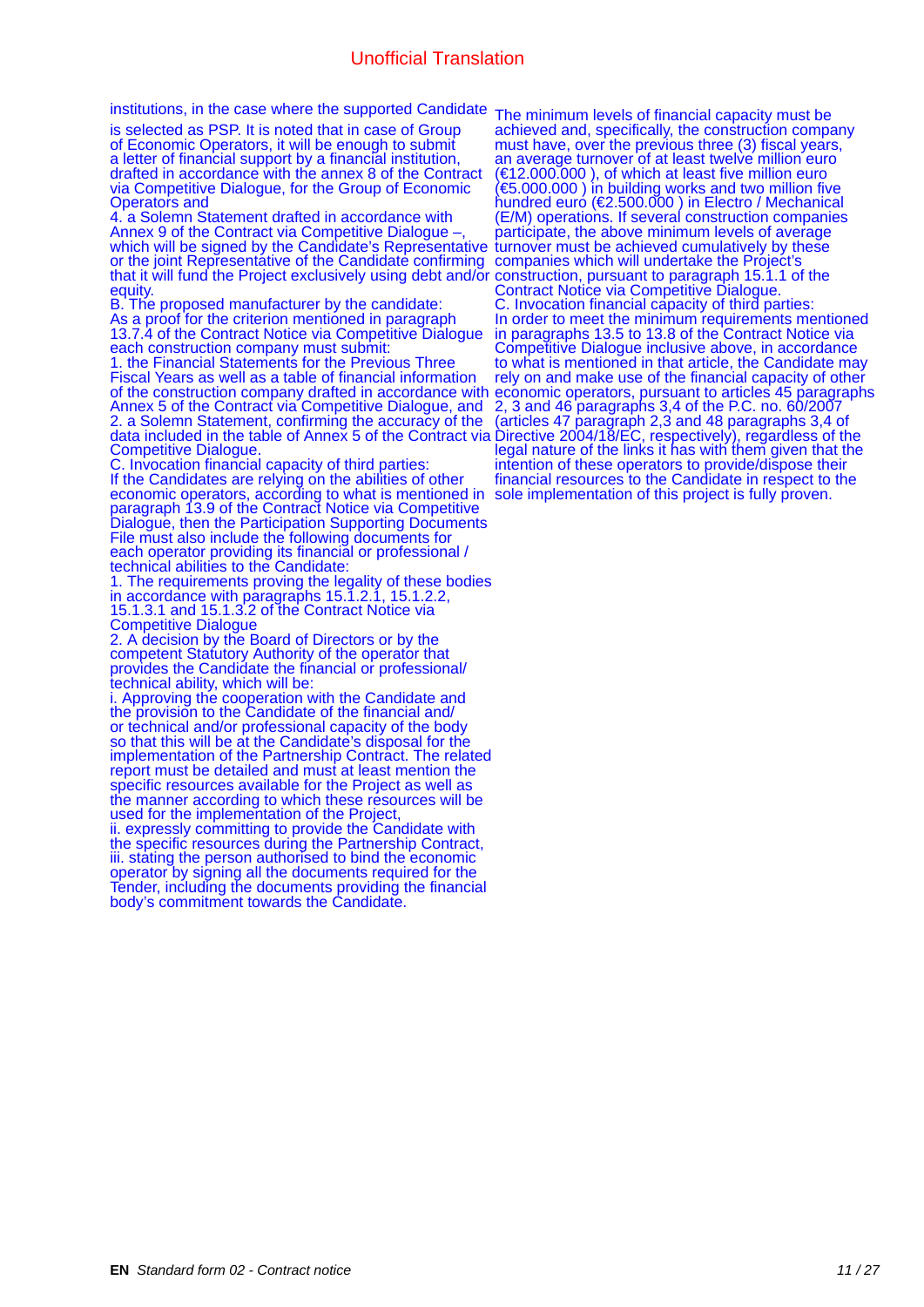iv. committing, in case where the Candidate "………" is announced as the Private Sector Partner for the implementation of the project "Upgrade, Expansion and Exploitation of Ski Centre "3-5 PIGADIA" and Development & Exploitation of Tourist and Athletic Facilities in Dordopoli area Municipality of Naoussa, Prefecture of Imathia", to cooperate exclusively with this Candidate, and to cooperate with the SPV that will be incorporated by the Candidate in case the Candidate is declared PSP of the above Tender according to the terms of the Contract via Competitive Dialogue. From this (no 4) commitment are exempt the operators possessing the experience of paragraph 13.8 (i) of the Contract Notice via Competitive Dialogue- Phase A; such operators may be declared as cooperating parties by more than one Candidates.

3. If the economic operator is a liable person, it must submit a Solemn Statement with the above content according to the requirements of paragraphs 15.1.4 (1) and (2) of the Contract Notice via Competitive Dialogue - Phase A.

4. If the Candidate states that it relies on and makes use of the capacity of other economic operators in order to meet the requirements of paragraph 13.5 of the Contract Notice via Competitive Dialogue, the supporting and other documents of paragraph 15.3 of the Contract Notice via Competitive Dialogue concerning the economic operator that provides the financial or professional/technical capacity to the Candidate.

5. In case where the economic operator who provides the financial or professional/technical capacity to the Candidate is a design engineer (liable person or legal entity) the supporting and other documents of paragraph 15.4 of the Contract Notice via Competitive Dialogue, in accordance with what is mentioned in that provision,

6. In case where the economic operator who provides the financial or professional/technical capacity to the Candidate is a construction company, the supporting and other documents of paragraph 15.5 of the Contract Notice via Competitive Dialogue, and

7. In case where the economic operator who provides the financial or professional/technical capacity to the Candidate is a company that its scope of business is the operation and maintenance of the Project's facilities, the supporting and other documents of 15.6 of the Contract Notice via Competitive Dialogue, in accordance to what is mentioned in that provision.

## **III.2.3) Technical capacity:**

Information and formalities necessary for evaluating if the requirements are met:

A. The proposed design engineer by the candidate: For the Candidate to prove its ability to carry out the design procedures required for the implementation of Minimum level(s) of standards possibly required: *(if applicable)*

A. The proposed design engineer by the candidate: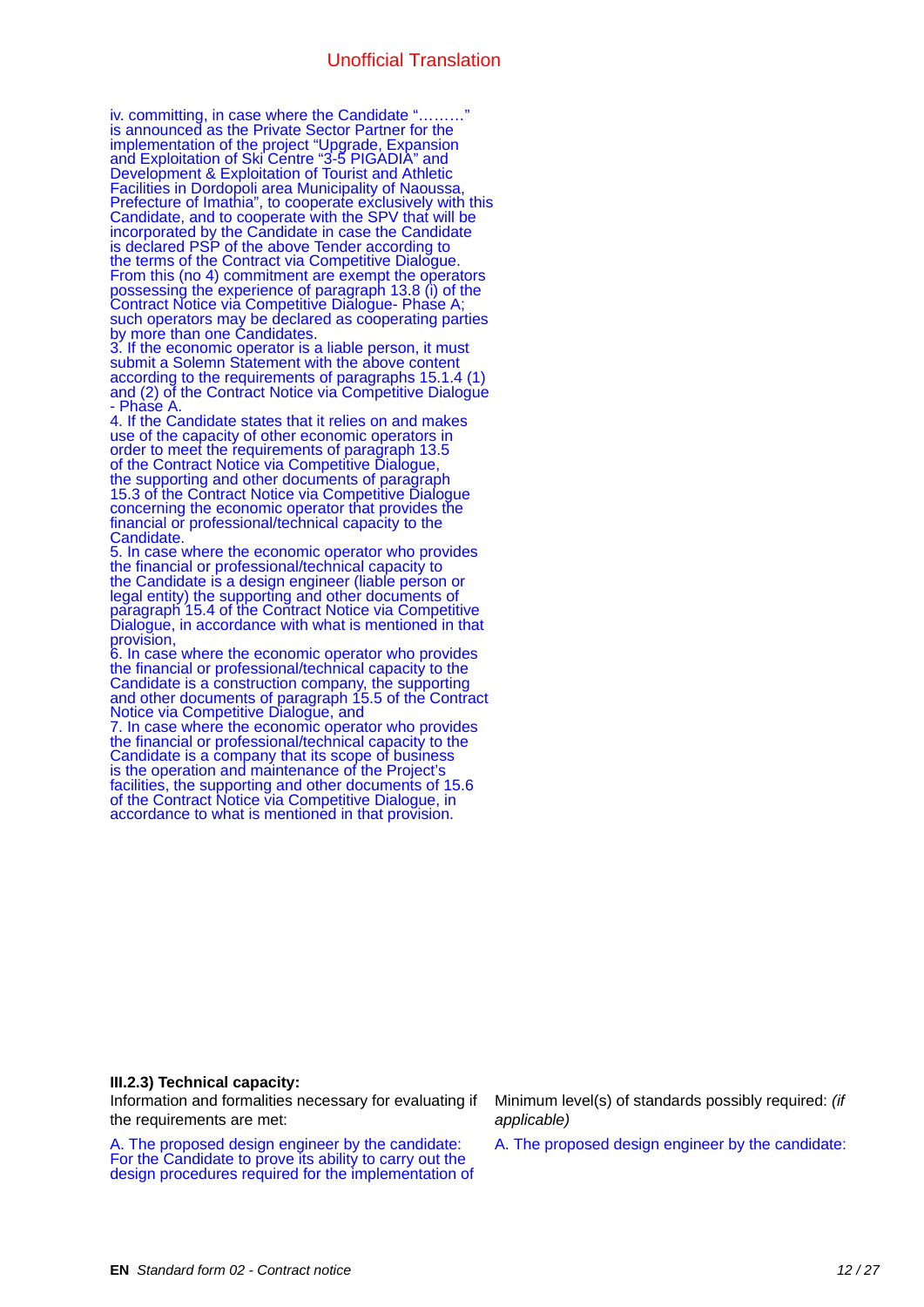the Partnership's subject matter and with regard to the

design engineers that will accomplish these, additional supporting and other documents should be submitted. Specifically:

1. The design engineers mentioned in paragraph 13.6.1 of the Contract Notice via Competitive Dialogue must submit a copy of their design engineering degree that verifies their registration at the Design Engineers or Design Engineering Companies Register of the General Secretariat of Public Works of the Ministry of Development, Competitiveness, Infrastructure, Transport and Networks.

2. The design engineers mentioned in paragraph 13.6.2 of the Contract Notice via Competitive Dialogue who originate from the EU or the EEA or countries which are parties to the GPA of the WTO or have signed bilateral agreements or association agreements with the EU and keep registers similar to those mentioned in paragraph 13.6.1, must produce the related registration certificates • C Class and above in category 21 "Geotechnical and

3. The design engineers mentioned in paragraph 13.6.3 2. If the design engineers originate from EU or EEA of the Contract Notice via Competitive Dialogue who originate from the EU or the EEA or countries which are parties to the GPA of WTO's Government Procurement Agreement or have signed bilateral agreements or association agreements with the EU and which do not keep the registers similar to those mentioned in the previous paragraphs must submit the certificate of registration in the professional / commercial register of their country of establishment, or if this certificate is not issued, it can be substituted by an affidavit, which takes place before the competent judicial, or administrative authority or public notary confirming the inability to issue the certificate and that they have been recorded in the register and if affidavits are not drafted at the Country of establishment, the affidavit could be replaced by a Solemn Statement. In addition, in every case, curricula vitae of their personnel, indicating that they possess the capacity required.

B. The proposed manufacturer by the candidate: For the Candidate to prove his ability to construct the Project's subject matter and with regard to the construction companies that will undertake the project's construction, the following additional supporting and other documents should be submitted.

(1) Supporting documents of professional registration in accordance to the following:

i. construction companies mentioned in paragraph 13.7.1 of the Contract Notice via Competitive Dialogue, a certificate of registration in the Contracting Companies Register kept by the General Secretariat of Public Works of the Ministry of Development, Competitiveness, Infrastructure, Transport and Networks and mentioned in Annex IX A of Directive 2004/18/EC.

ii. construction companies mentioned in paragraph 13.7.2 of the Contract Notice via Competitive Dialogue, respectively.

The design engineers who will carry out the design procedure required for the Partnership's subject matter must meet the following criteria:

1. If these are Greek design engineers, they must be registered at the Greek Design Engineers or Design Engineering Companies Register, which are mentioned in Annex IX C of Directive 2004/18/EC and must specifically hold the following design engineering degrees, which they must submit as well: • E Class in category 6 "Architectural designs of building projects"

• E Class in category 8 "Statics"

• E Class in category 9 "Mechanical, Electrical and Electronic Designs"

• C Class and above in category 13 "Hydraulic Works and water resources management"

• C Class and above in category 10 "Transportation Project Studies"

studies and researches

member states or Countries that are parties to the Government Procurement Agreement (GPA) of the World Trade Organisation (WTO) or have signed bilateral agreements or association agreements with the EU and which keep registers similar to those mentioned in paragraph 13.6.1 of the Contract Notice via Competitive Dialogue, they must be registered in design engineering branches and categories corresponding to those of paragraph 13.6.1. of the Contract Notice via Competitive Dialogue, 3. If the design engineers originate from EU or EEA member states or Countries that are parties to the Government Procurement Agreement (GPA) of the World Trade Organisation (WTO) or have signed bilateral agreements or association agreements with the EU and which do not keep registers similar to those mentioned in the previous paragraphs, and they are registered in professional / commercial registers of their Country of establishment, they must have a general experience similar to that resulting from inclusion in the Design Engineers or Design Engineering Companies Register, i.e. staff members with experience – obtained following the acquisition of the corresponding diploma in the corresponding categories as follows: • for E Class design engineering degrees, at least 2 staff members with 12 years of experience and at least 3 staff members with 8 years of experience, • for D Class design engineering degrees, at least 1 staff member with 12 years of experience and at least 2 staff members with 8 years of experience,

• for C Class design engineering degrees, at least 1 staff member with 12 years of experience. In the case of availability of larger number of higher experienced design engineers the requirements of lower experienced design engineers are reduced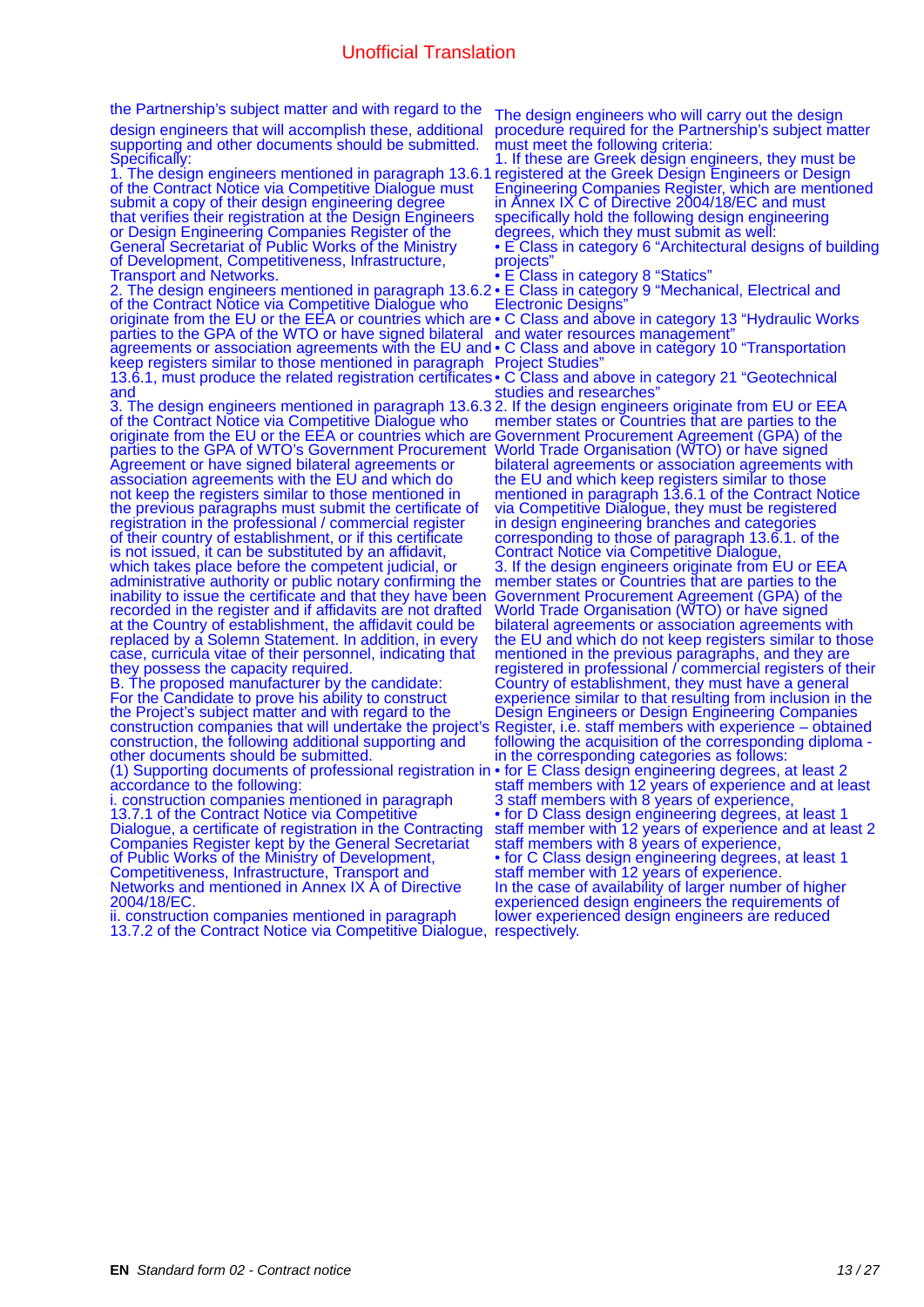a certificate of registration in the lists of recognised

contractors kept in accordance with Annex IX A of Directive 2004/18/EC, of the EU or EEA Member State or the country which is party to the GPA of the WTO's or has signed a bilateral agreement or association agreement with the EU, verified by the competent authority.

iii. construction companies mentioned in paragraph 13.7.3 of the Contract Notice via Competitive Dialogue, a certificate of registration in a professional / commercial register of its Country of establishment or if this is not issued, an affidavit, which takes place before a competent judicial or administrative authority or public notary confirming the inability to issue the certificate and that they have been recorded in the register and if affidavits are not drafted at the Country of establishment, the affidavit could be replaced by a Solemn Statement. If an affidavit or a Solemn Statement is submitted, a quantitative and qualitative account of the similar projects which it has implemented must be given. In the case of public works, the above Solemn Statement must be accompanied by a certificate issued or verified by the competent authority of the principal / public body and must mention the type of the project, its construction value, as per the above, and must certify the proficient, successful, timely and due completion of the project, as well as the completion time of the related works. In the case of a private project, the above Solemn Statement must be accompanied, depending on the particular case, either by the contract or the construction contracts or by a certificate by the private principal which, in all cases, will mention the type of the project, its construction value, as per the above, and must certify the proficient, successful, timely and due completion of the project, as well as the completion time of the related works. If the construction companies fail to provide, as per the above, the required certificate in the case of public works or the construction contracts and the certificates by the private principals in the case of a private project, it will be enough to submit an additional Solemn Statement, outlining the reasons for which the submission of the above documents has not been possible and, also, confirming the proficient, successful, timely and due completion of the project, as well as the completion time of the related works.

In order for the professional registration supporting documents to be accepted, they must be in force at least on the date of submitting the application for the expression of interest.

(2) As a proof for the criterion mentioned in paragraph 13.7.5 of the Contract Notice via Competitive Dialogue, each construction company, or in the case where several companies participate, at least one of them, must submit a Solemn Statement drafted in accordance with Annex 6 of the Contract Notice via Competitive Dialogue, stating that they have the experience required. The Solemn Statement must indicate the type

B. Technical capacity of manufacturer:

The Construction companies that they will undertake the construction of the Project's facilities must meet the following criteria:

1. In the case of a Greek construction company, this should be registered in the Construction Companies Registrar held at the General Secretariat of Public Works of the Ministry for Development, Competitiveness Infrastructure, Transport and Networks and it is mentioned in Annex IX A of Directive 2004/18/ EC.

2. In the case of a construction company originating from an EU or EEA member state of or from a country which is party to the GPA of the WTO or they have singed bilateral agreements or association agreements with the EU and where official lists of recognised constructors are kept in accordance with Annex IX A of Directive 2004/18/EC, it should be registered in these lists

3. In the case of a construction company originating from an EU or EEA member state or from a country which is party to the GPA of the WTO and where official lists of recognised constructors are not kept, it should be registered in a professional / commercial register of this Country of establishment and carried out similar projects as the present one in qualitative and quantitative terms.

4. Each construction company or, in the case where several construction companies participate, they must cumulatively have constructed and completed building projects (not including warehouses and industrial buildings), with a total construction value of at least ten million euro (€10.000.000 ), of which at least five million euro (€5.000.000 ) in building works and two million euro (€2.000.000 ) in Electro / Mechanical (E/M) works. Every invoked project will be accepted and evaluated as long as its construction value, or in case of these projects have been constructed by a consortium or joint venture the resulting value, taking into account the percentage of its participation in the partnership or consortium, amounts to at least two million euro (€2.000.000 ). The completion date of the above projects must be within the previous five years prior to the deadline for submitting the dossier for the expression of interest in this Procurement Process, regardless of the date on which construction of the project commenced.

In order to readjust the construction value of a project in 1.01.2013 prices, the difference of the Consumer Price Index will be used, as this is published by the Hellenic Statistical Authority, for the period from the date of the project's completion up to 1.01.2013.

It should be noted that in case of a project that has been undertaken by a partnership or joint venture, each company citing the project, will declare the project only to the extent of its percentage or participation stake in it,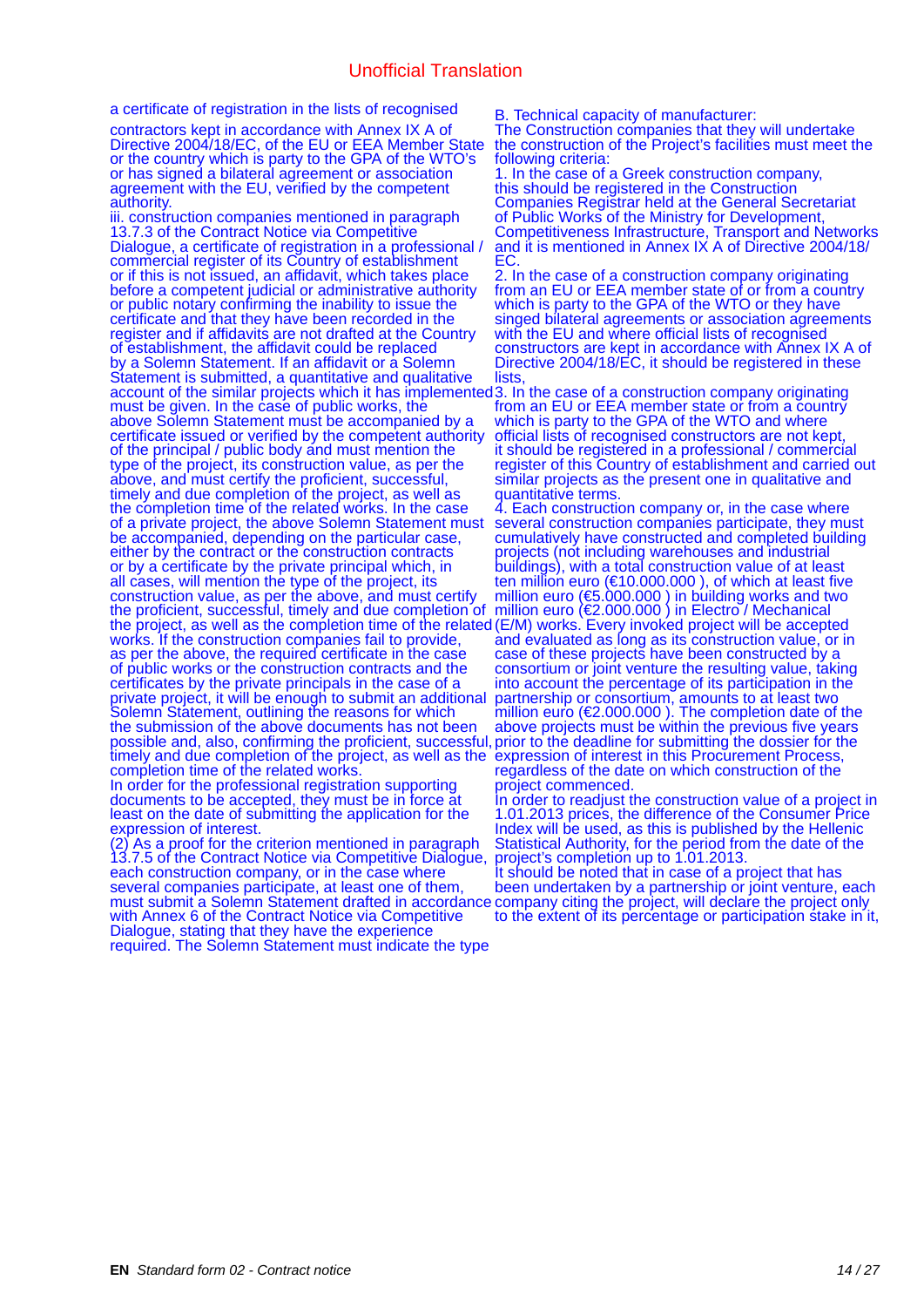of that project, the total construction value, the value of mentioning also the scope of work it performed for that

building construction and Ε / Μ works of each project (depending on the kind of project), the place and time of its implementation and completion and the principal public or private bod

In the case of a public works project, the above Solemn Statement must be accompanied by a certificate issued or verified by the competent authority of the principal - public body and must mention the type of the

project, the construction value, as per the above, and must certify the proficient, successful, timely and due completion of the project, as well as the completion time of the related works.

In the case of a private project, the above Solemn Statement must be accompanied, depending on the particular case, either by the contract or the construction contracts or by a certificate by the private principal which, in all cases, will mention the type of the project, the construction value, as per the above, and must certify the proficient, successful, timely and due completion of the project, as well as the completion time of the related works.

If the construction companies fail to provide, as per the above, the required certificate in the case of public works or the construction contracts and the certificates by the private principals in the case of a private project, it will be sufficient to submit an additional Solemn Statement, outlining the reasons for which the submission of the above documents has not been possible and, also, confirming the proficient, successful, timely and due completion of the project, as well as the completion time of the related works.

It is noted that where a project has been undertaken by a joint venture or consortium, is declared by each company citing it only in its participation share or part in it, while also mentioning the subject matter of the works that it executed as part of that particular project. It is also noted that the project's construction value is defined as the value of the contracts (one or more pertaining to the same project), excluding VAT, according to which the percentage of completion was completed, or, in the case of own -construction, the completed value of the project according to the estimation by the Body of Chartered Surveyors or by a similar certified organization.

If the cited project was implemented as part of a partnership or consortium, only its part corresponding to the participation share of the contracting company citing the experience in the partnership or the contracting consortium or the construction consortium will be taken into account.

C. The proposed by the candidate administrator: As a proof of experience of the ability to provide services for the operation and maintenance of the Project's facilities, each of the entities assuming the above, as proof of their ability mentioned in paragraph 13.8 of the Contract Notice via Competitive

project.<br>Moreover, it should be noted that as construction value Moreover, it should be noted that as construction value of the project is considered the value of the contracts (one or more that are related to this project) needed to complete the project's scope is declared, not including VAT.

C. Technical capacity of administrator - …:

Each company undertaking the operation, maintenance of the Project's facilities, or, in the case where several companies participate, at least one of them must have signed and implemented or completed, within the last three years prior to the deadline for submitting the dossier for the expression of interest in this Procurement Process, a contract or renewed contracts with a total duration of at least six months with the following subjects:

i. Contract for the operation and / or maintenance of a ski resort, which has, or is in the process of acquiring a special authorization licence, or an operating license of a ski resort, or for a part of it, or it meets the minimum requirements for safe operation set by the competent/ controlling authority of the ski resort's country. ii. Contract for the management and operation of a hotel facility of at least 100 beds capacity. The requirements of the preceding paragraph are also met if the company, or in case of a group of companies, at least one of the companies that will undertake the operation and maintenance of the Project's facilities, undertake and execute or have undertaken and executed, within the previous three years prior to the deadline for submitting the dossier for the expression of interest in this Procurement Process, the management and operation of the facilities referred to in subparagraphs 13.8.(i) and 13.8.(ii) above, either as operators, or had undertaken and performed the management and operation of these facilities as owners for at least six (6) months, in which latter case no management contract has been concluded. In case the contract has been undertaken by a partnership or joint venture, each company citing the project, will declare the project only to the extent of its percentage or participation stake in it, mentioning also the scope of the management, operation and maintenance services it performed as part of the relevant contract.

D. Technical capacity of third parties: In order to meet the minimum requirements mentioned in paragraphs a, b, c to 13.8 of the Contract Notice via Competitive Dialogue, in accordance to what is mentioned in that article, the Candidate may rely on and make use of the financial capacity of other economic operators, pursuant to articles 45 paragraphs 2, 3 and 46 paragraphs 3,4 of the P.C. no. 60/2007 (articles 47 paragraph 2,3 and 48 paragraphs 3,4 of Directive 2004/18/EC, respectively), regardless of the legal nature of the links it has with them given that the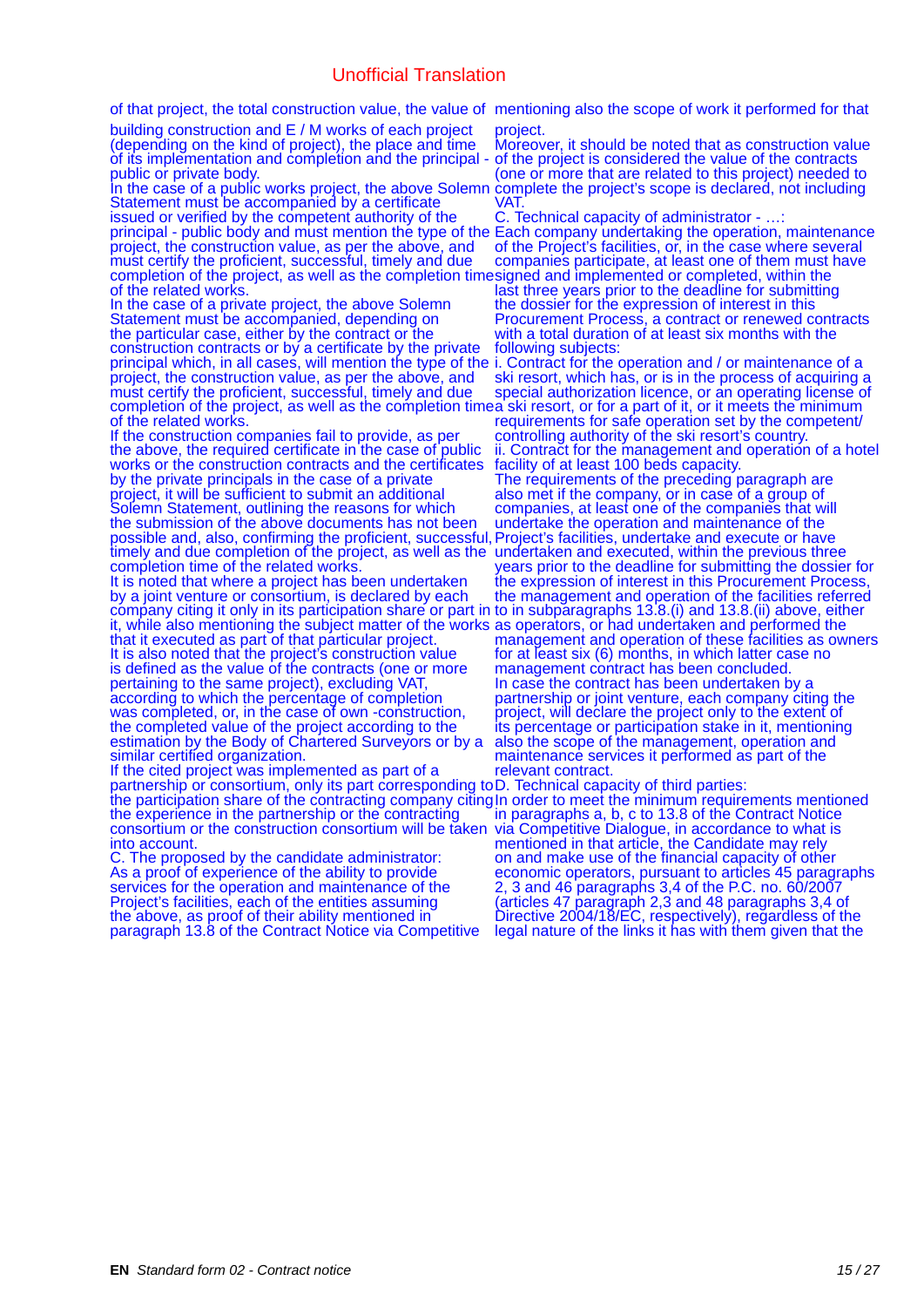Dialogue should submit a Solemn Statement, drafted

in accordance with Annex 7 of the Contract Notice via Competitive Dialogue, declaring they possess the required experience. The Solemn Statement will be filled in by indicating the type/ description of the project, the share of participation of the company to the contractor, both the total and the allocated budgets, the dates of commencement and completion; the scope of work of the company at the cited contracts, the principal of the contracts and his contact details. Along with the above Solemn Statement, the following should be submitted:

1) a lawfully certified copy of the contract/contracts referred to in paragraph 13.8 of the Contract Notice via Competitive Dialogue- Phase A, or extracts thereof, which show the information required, and if that is not possible, a Solemn Statement of the enterprise stating the necessary information and outlining the reasons for which the submission of the contract/contracts and extracts is not possible.

2) A certificate issued or verified by the competent authority of the principal/public body should be submitted which must mention and certify the proficient, successful, timely and due provision of the services, as well as the duration of their provision, with reference to the start and end dates.

If it is not possible to produce, as per the above, the required certificate by the principal/public body, it will be adequate to submit an additional Solemn Statement, outlining the reasons for which the submission of the above documents has not been possible and, also, confirming the proficient, successful, timely and due provision of the services, as well as the duration of their provision.

With regard to the data that must be submitted, it is noted that any contract undertaken by a partnership or consortium should be declared by each business referring to it only by the share or part of the business' participation in it and with each business specifying the subject matter of the services it provided under that specific contract.

In the case of the second subparagraph of paragraph 13.8 of the Contract Notice via Competitive Dialogue, as proof of experience of the ability to provide services for the operation and maintenance of the Project's facilities, the company, or , if in case of a group of companies, the companies that will undertake the operation, maintenance and operation of the project's facilities, must submit a Solemn Statement stating that they have undertaken and executed, within the last three years prior the deadline for submitting the application for the expression of interest in this Procurement Process, the management and operation of the facilities referred in paragraph 13.8 of the Contract Notice via Competitive Dialogue, either as owners of these establishments or had undertaken and performed the management and functioning of these

intention of these operators to provide/dispose their financial resources to the Candidate in respect to the sole implementation of this project is fully proven.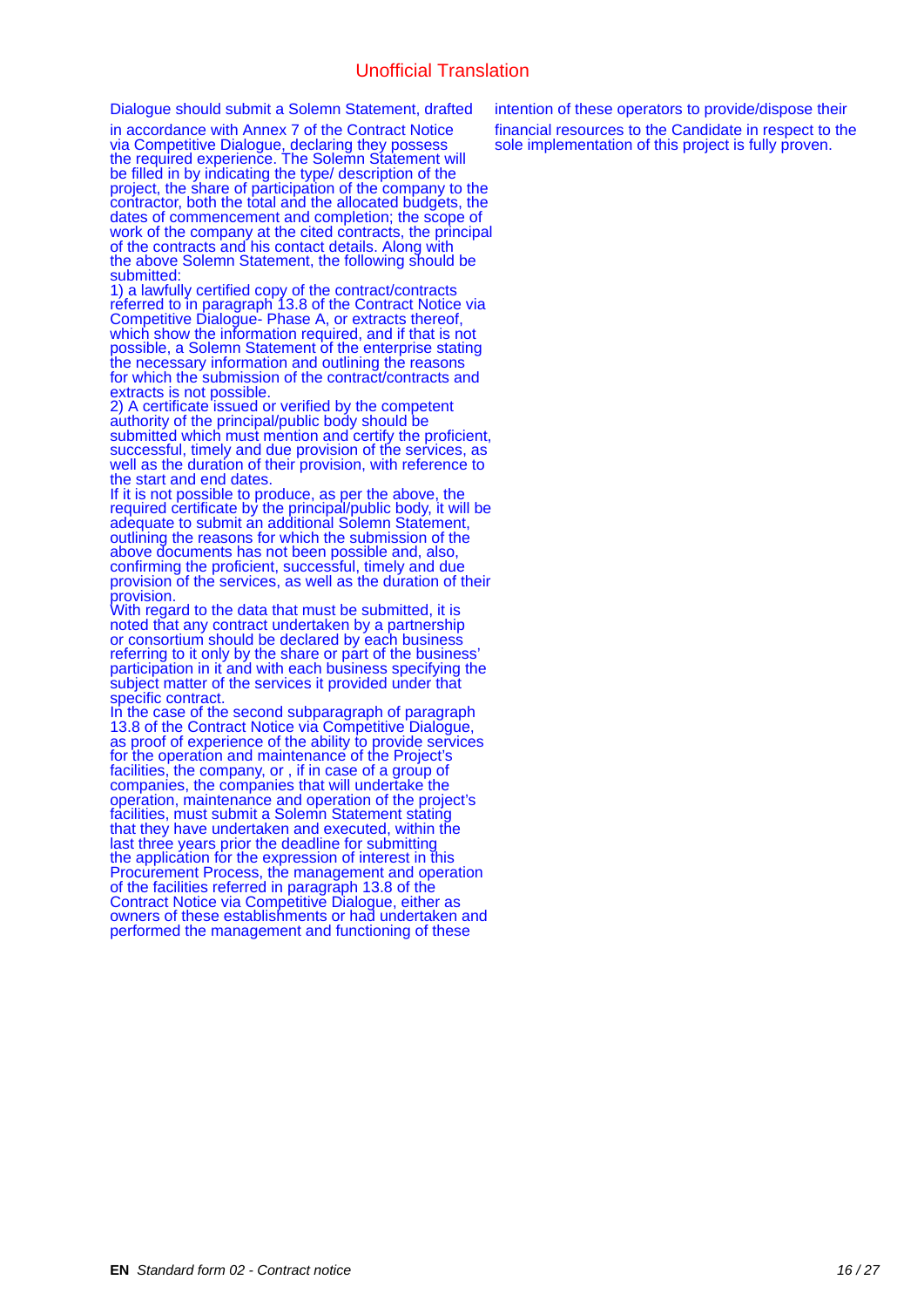facilities as operators for at least six (6) months, proving

the abovementioned required subjects. D. Invocation of the third body's technical ability: As set in paragraph III.22.C of the inclusive and 15.7 of the Contract via Competitive Dialogue.

## **III.2.4) Information about reserved contracts:** *(if applicable)*

 $\Box$  The contract is restricted to sheltered workshops  $\Box$  The execution of the contract is restricted to the framework of sheltered employment programmes

## **III.3) Conditions specific to services contracts:**

## **III.3.1) Information about a particular profession:**

Execution of the service is reserved to a particular profession:  $\bigcirc$  yes  $\bigcirc$  no *(if yes)* Reference to the relevant law, regulation or administrative provision :

## **III.3.2) Staff responsible for the execution of the service:**

Legal persons should indicate the names and professional qualifications of the staff responsible for the execution of the service:  $\bigcirc$  yes  $\circledcirc$  no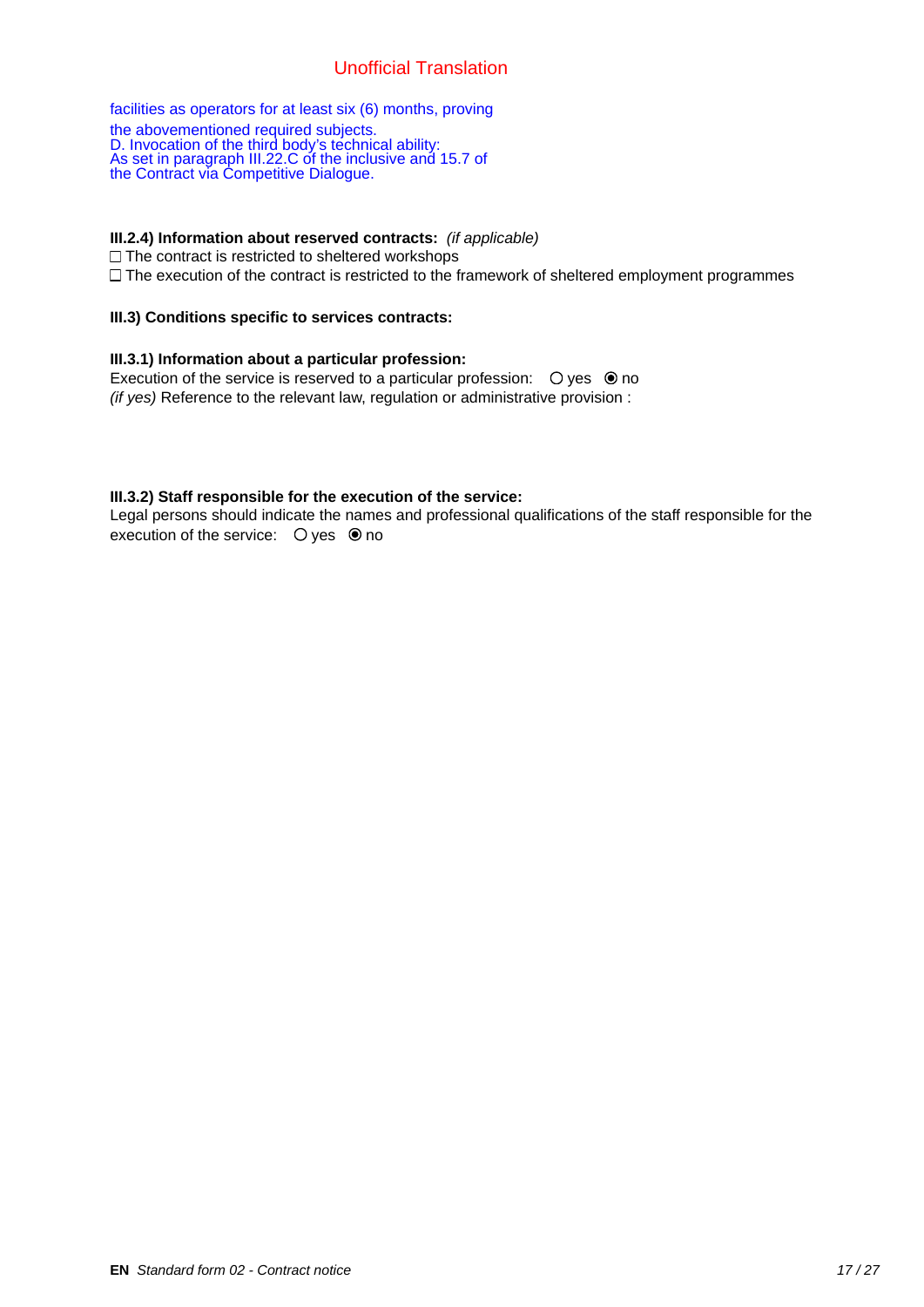# **Section IV : Procedure**

## **IV.1) Type of procedure:**

| IV.1.1) Type of procedure:<br>$O$ Open<br>O Restricted |                                                                                                                                                                                                                                                                         |
|--------------------------------------------------------|-------------------------------------------------------------------------------------------------------------------------------------------------------------------------------------------------------------------------------------------------------------------------|
| O Accelerated restricted                               | Justification for the choice of accelerated procedure:                                                                                                                                                                                                                  |
| $\bigcirc$ Negotiated                                  | Some candidates have already been selected (if appropriate under certain<br>types of negotiated procedures) : $\bigcirc$ yes $\bigcirc$ no<br>(if yes, provide names and addresses of economic operators already selected<br>under Section VI.3 Additional information) |
| O Accelerated negotiated                               | Justification for the choice of accelerated procedure:                                                                                                                                                                                                                  |

 $\odot$  Competitive dialogue

**IV.1.2) Limitations on the number of operators who will be invited to tender or to participate:** *(restricted and negotiated procedures, competitive dialogue)*

Envisaged number of operators: *or* Envisaged minimum number: \_\_\_\_\_ and *(if applicable)* maximum number \_\_\_\_\_ Objective criteria for choosing the limited number of candidates:

**IV.1.3) Reduction of the number of operators during the negotiation or dialogue:** *(negotiated procedure, competitive dialogue)*

Recourse to staged procedure to gradually reduce the number of solutions to be discussed or tenders to be  $n$ egotiated :  $Q$  ves  $\odot$  no

# **IV.2) Award criteria**

**IV.2.1) Award criteria** *(please tick the relevant box(es))*

Lowest price

*or*

The most economically advantageous tender in terms of

 the criteria stated below *(the award criteria should be given with their weighting or in descending order of importance where weighting is not possible for demonstrable reasons)*

 $\odot$  the criteria stated in the specifications, in the invitation to tender or to negotiate or in the descriptive document

| Criteria | Weighting   Criteria |     | Weighting |
|----------|----------------------|-----|-----------|
| <b>.</b> |                      | ხ.  |           |
| <u>.</u> |                      | . . |           |
| ၪ.       |                      | о.  |           |
| 4.       |                      | Θ.  |           |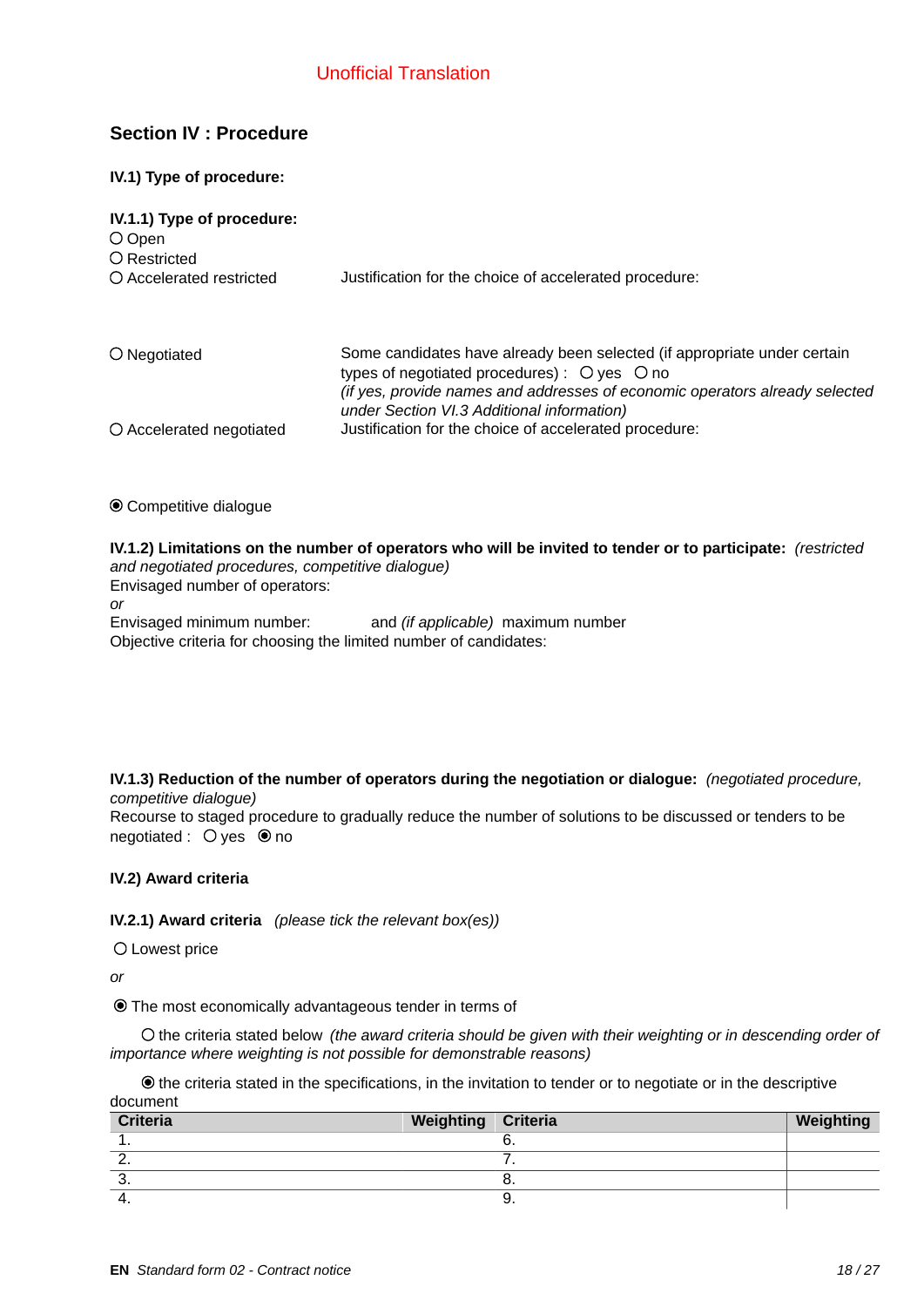| <b>Criteria</b> | Weighting | Criteria | <b>Weightin</b> |
|-----------------|-----------|----------|-----------------|
| . ب             |           | c<br>TÛ. |                 |

## **IV.2.2) Information about electronic auction**

An electronic auction will be used  $\bigcirc$  yes  $\bigcirc$  no

*(if yes, if appropriate)* Additional information about electronic auction:

## **IV.3) Administrative information:**

**IV.3.1) File reference number attributed by the contracting authority:** *(if applicable)*

**IV.3.2) Previous publication(s) concerning the same contract:**   $\bullet$  yes  $\circ$  no *(if yes)*  $\odot$  Prior information notice  $\qquad$   $\odot$  Notice on a buyer profile Notice number in the OJEU: 2012/S 119-197314 of: 23/06/2012 (dd/mm/yyyy) Other previous publications*(if applicable)*

**IV.3.3) Conditions for obtaining specifications and additional documents or descriptive document:** *(in the case of a competitive dialogue)* Time limit for receipt of requests for documents or for accessing documents Date: 18/02/2013 Time: 14:30

Payable documents  $\circ$  ves  $\circledcirc$  no *(if yes, give figures only)* Price: Currency: Terms and method of payment:

#### **IV.3.4) Time limit for receipt of tenders or requests to participate:**

Date: 05/03/2013 Time: 12:00

**IV.3.5) Date of dispatch of invitations to tender or to participate to selected candidates:** *(if known, in the case of restricted and negotiated procedures, and competitive dialogue)*

Date:

**IV.3.6) Language(s) in which tenders or requests to participate may be drawn up:**

O Any EU official language Official EU language(s): EL □ Other:

**IV.3.7) Minimum time frame during which the tenderer must maintain the tender:** until: :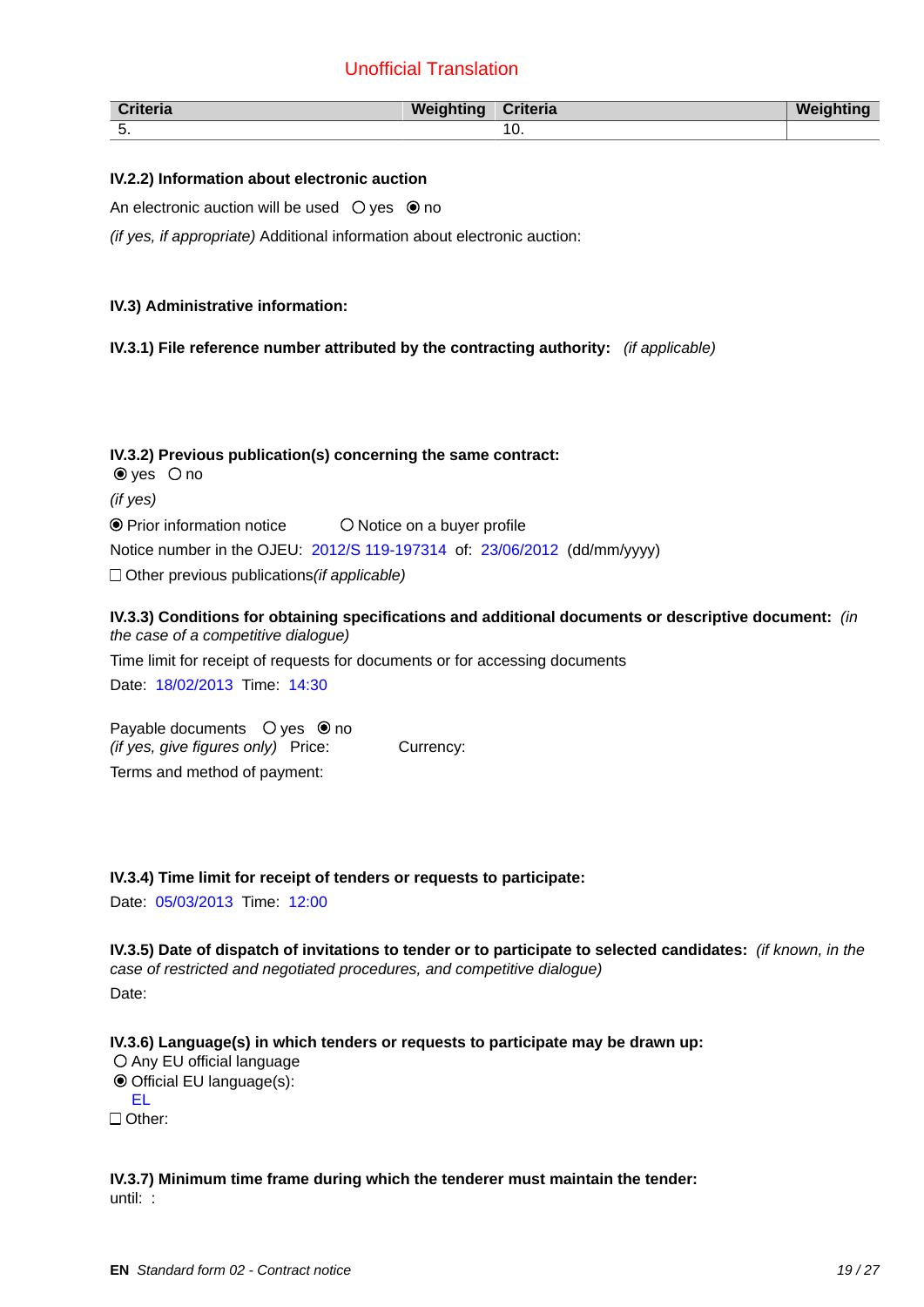or<br>Duration in months : or in days :  $\qquad$  (from the date stated for receipt of tender)

# **IV.3.8) Conditions for opening of tenders:**<br>Date : (dd/mm/yyyy) Time

 $(dd/\text{mm/yyy})$  Time *(if applicable)*Place: Persons authorised to be present at the opening of tenders *(if applicable)* :  $O$  yes  $O$  no *(if yes)* Additional information about authorised persons and opening procedure: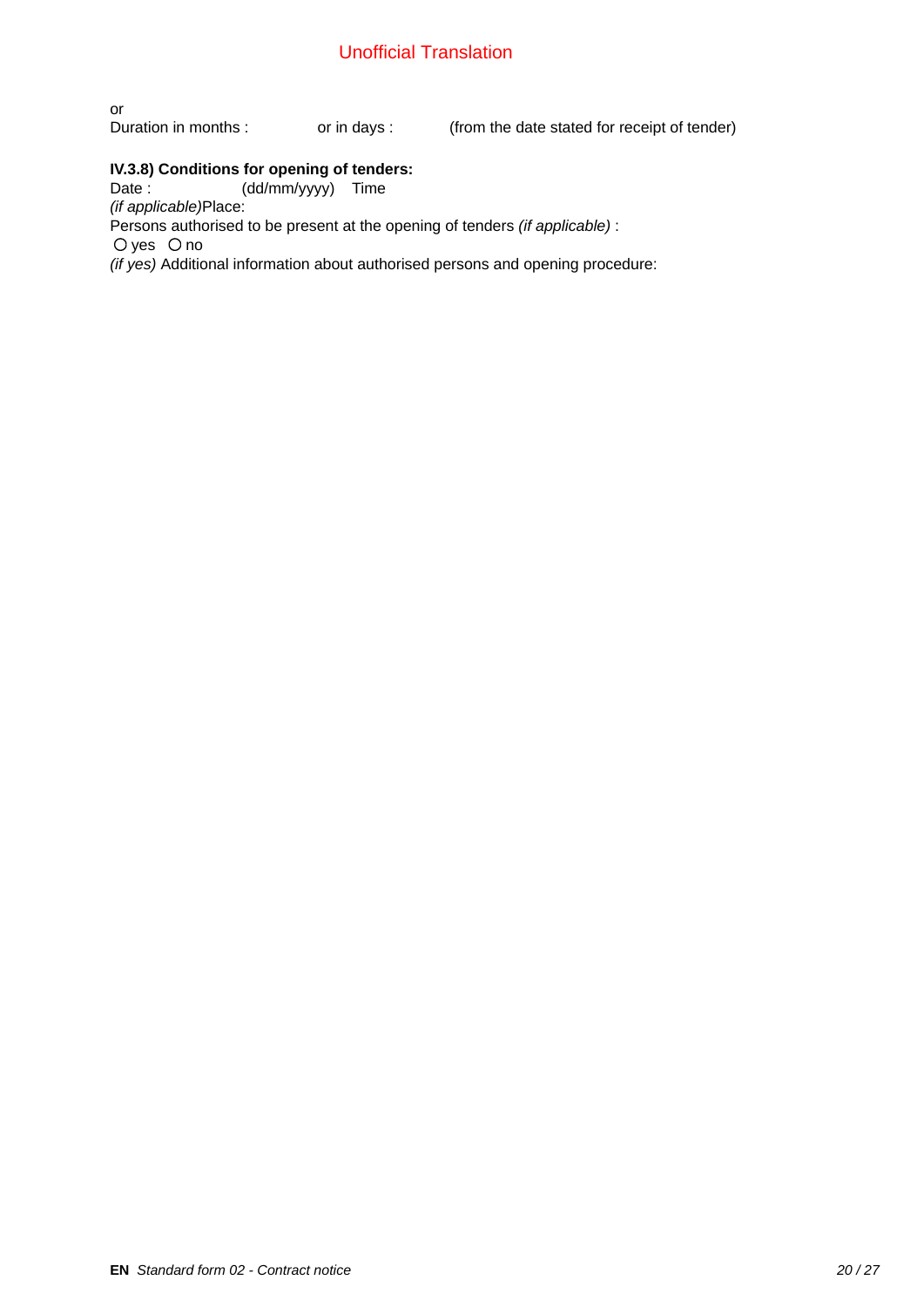# **Section VI: Complementary information**

# **VI.1) Information about recurrence:** *(if applicable)*

This is a recurrent procurement :  $\bigcirc$  yes  $\bigcirc$  no *(if yes)* Estimated timing for further notices to be published:

## **VI.2) Information about European Union funds:**

The contract is related to a project and/or programme financed by European Union funds :  $\bigcirc$  yes  $\bigcirc$  no *(if yes)* Estimated timing for further notices to be published:

#### **VI.3) Additional information:** *(if applicable)*

1. More information about the project and the competitive dialogue procedure can be found in the Contract via Competitive Dialogue and its annexes, which are available as set out in section IV.3.3 of this notice. 2. Any modification or change of the composition of the authorities, bodies or services mentioned in this document or their relocation to another address does not affect the legality of this document. In such a case, the Contracting Authority shall notify the Interested Economic Operators / Candidates/ Prequalified and Short-listed Candidates/Contestants in writing.

3. The Contracting Authority reserves the right to amend the time-schedules of any phase of the Procurement Process at its absolute discretion, without bearing any responsibility to the Interested Parties, Candidates, Short-Listed Candidates, Contestants and/or third parties. It also reserves the right, after consulting the Tender Conducting Committee, to postpone or to cancel the procurement process or even to decline to award the contract, at any time and for any reason, at its absolute discretion, without bearing any responsibility towards the economic operators participating in the procurement process and/or third parties.

4. Participation in this procedure constitutes proof that the Candidate, as well as all of its Members (in the case of a Group of Economic Operators), are fully aware of this Invitation and of the information and documents accompanying it and of the applicable legislation.

5. Participation in this procedure constitutes proof that the Candidate, as well as all of its Members (in the case of a Group of Economic Operators), unreservedly accept the terms and provisions of this document. 6. The Candidate's participation in the Procurement Process does not entitle it to make any claims including, but not limited to, claims for compensation or the return of expenses associated to the participation or the submission of the application for the expression of interest or of a Binding Bid for the Project, at any stage of the Procurement Process. Similarly, no claim for compensation or payment of expenses will be taken into account and no Candidate or Contestant will be entitled to raise such a claim, if the Contracting Authority rejects the Candidate or Contestant or if, for any reason and at any stage, it decides that the Procurement Process should be suspended, discontinued, cancelled, repeated or aborted pursuant to article 6 of the Contract Notice via Competitive Dialogue.

7. The Contracting Authority reserves the right to allow the submission of alternative bids in accordance with article 40 of P.C. no. 60/2007 (article 24 Directive 2004/18/EC) with a special clause that will be included within the Invitation to Submit Binding Bids, which will provide in detail the requirements of the submission of alternative bids.

8. The Procurement Process and the Partnership Contract will be subject to Greek Law and will be interpreted in accordance with it. The contracts will be drafted in Greek.

9. The Invitation to participate in Dialogue, the Invitation to Submit a Binding Bid and the other documentation accompanying these, including the Draft Partnership Contract, will be drafted and distributed to the Short-listed Candidates and the Contestants in Greek. It is solely for the purposes of aiding the Contestants that the text of the Invitation to Submit a Binding Bid, without any of its Annexes, as well as the Draft Partnership Contract will be prepared in English. The applicable text will be the one in Greek.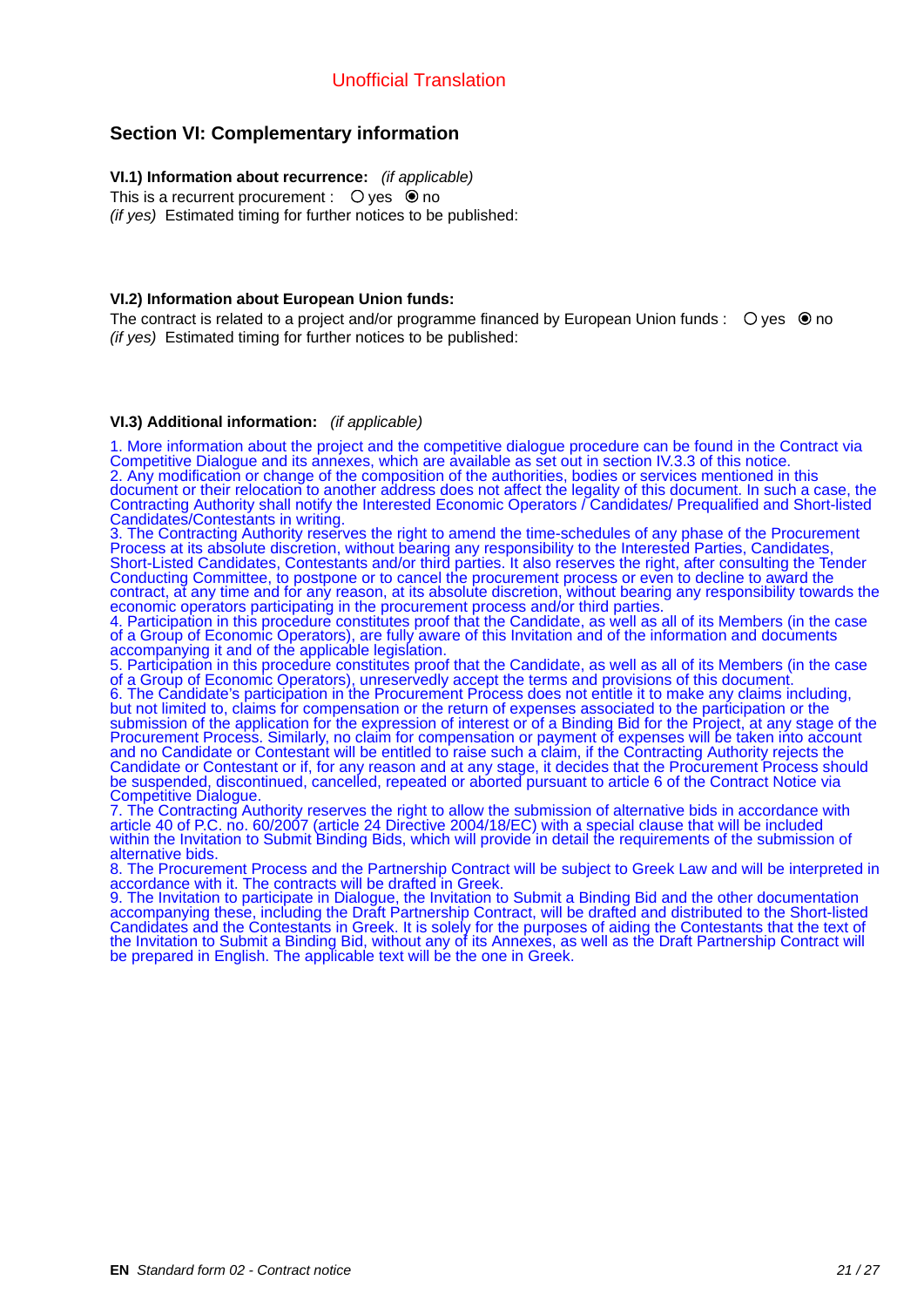10. The PSP shall be selected through competitive dialogue as described in article 13 of Law no. 3389/2005 and in article 23 of the P.C. no. 60/2007 (Article 29 of Directive 2004/18/EC) and shall be conducted in accordance with:

# the provisions of Law no. 3389/2005 on "Public Private Partnerships" (Government Gazette A' 232/22.09.2005) as in force;

 the provisions of Directive 2004/18/EC of the European Parliament and of the Council of 31 March 2004 on the coordination of procedures for the award of public works contracts, public supply contracts and public service contracts "regarding the coordination of procedures for establishing public contracts for works, procurement and services", as in force;

 Presidential Decree no. 60/2007 (Government Gazette A΄ 64/16.03.2007), titled "Adjustment of the Greek Legislation to the provisions of Directive 2004/18/EC "regarding the coordination of procedures for establishing public contracts for works, procurement and services" as amended by Directive 2005/51/EC of the Commission and Directive 2005/75/EC of the European Parliament and the Council issued on 16 November 2005", as in force;

 The provisions of Law no. 3886/2010 (Government Gazette A 173/30.9.2010 ), titled 'Judicial Protection during the award of public contracts - Harmonization of the Greek Legislation to the provisions of Directive 89/665/EEC of the Council issued on 21 December 1989 (L395) and Directive 92/13/EEC of the Council issued on 25 February 1992 (L76) and the Directive 2007/66/EC of the European Parliament and the Council issued on 11 December 2007 (L335), as amended by Article 63 of Law 4055/2012;

 the provisions of Presidential Decree no. 774/1980 (Government Gazette A΄ 189/1980) " Codification of the applicable provisions regarding the Court of Auditors into one single text under the title "Court of Auditors Organisation", and especially with article 19 of the said Degree (pre-contractual audit by the Court of Auditors), as amended and in force, following the amendments made by the Law no.2741/99 "Tual control of the Court of Auditors" (Government Gazette A΄199/28.09.1999), as amended by the Law no. 3060/2002 (Government Gazette A΄ 242/11.10.2002), the Law no. 3090/2002 (Government Gazette A΄ 329/24.12.2002), the Law no. 3310/2005 (Government Gazette A΄ 267/3.12.2007) and the article 25 of the Law no. 3614/2007 (Government Gazette A΄ 267/3.12.2007) and

 $\#$  the terms and conditions of the tender documents of the Phase A and B of the Procurement Process. 11. More specifically, the tender procedure shall be conducted in two phases as follows: Phase A: Pre-qualification and short-listing

Phase B: Dialogue (Stage I) and submission of Binding Bids – contract award (Stage II).

## **VI.4) Procedures for appeal:**

| VI.4.1) Body responsible for appeal procedures: |  |
|-------------------------------------------------|--|
| Official name: Municipality of Naoussa          |  |

Postal address: 30 Dimarchias street

Town: Naoussa Postal code: 59200 Country: Greece (GR) Telephone: +30 2332350300 E-mail: info@naoussa.gr Fax: +30 2332024260 Internet address: *(URL)* http://www.naoussa.gr

## **Body responsible for mediation procedures** *(if applicable)*

| Official name:  |              |      |          |
|-----------------|--------------|------|----------|
| Postal address: |              |      |          |
| Town:           | Postal code: |      | Country: |
| Telephone:      |              |      |          |
| E-mail:         |              | Fax: |          |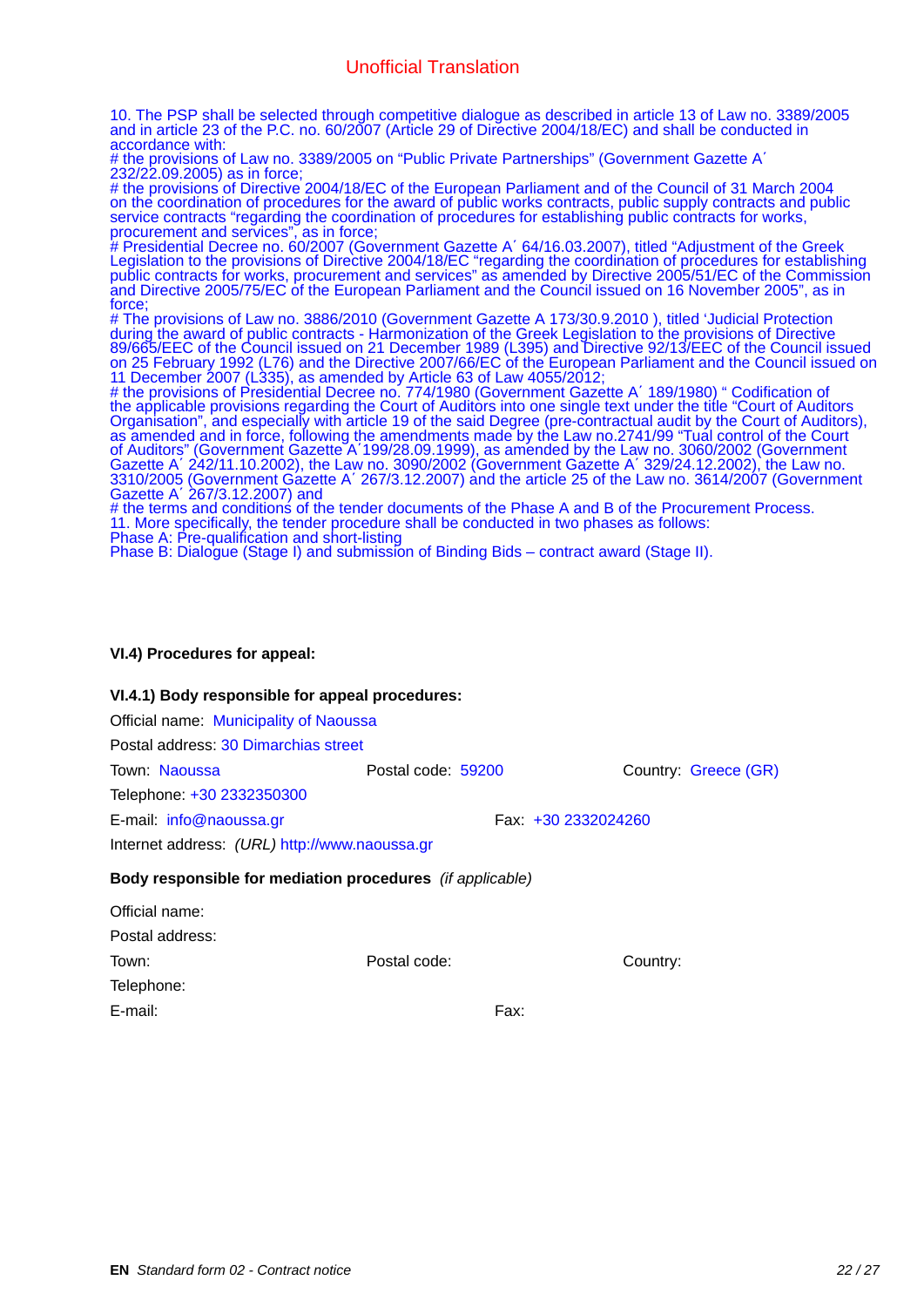Internet address: *(URL)* \_\_\_\_\_

#### **VI.4.2) Lodging of appeals:** *(please fill in heading VI.4.2 or if need be, heading VI.4.3)*

1. For any alleged infringement during the pre – contractual stage the provisions of Law no. 3886/2010, titled "Judicial Protection in the pre-contractual stage", as in force, will apply. According to the abovementioned provisions, before the submission of any provisional measures application, the interested party has, within ten (10) days from the knowledge of the action or omission which the party consider as illegal, to submit a prejudicial complaint, before the Contracting Authority, defining the legal or actual matters which justify its complaint. The Contracting Authority has to issue its justified decision within fifteen (15) days of said prejudicial complaint being submitted otherwise its rejection will be assumed. The Contracting Authority is possible to accept the prejudicial complaint in total or in its part, after the deadline of the abovementioned delay and by the day before the oral hearing of the provisional measures. In this case the trial regarding the said application is being repealed. The interested party, within ten (10) days from the explicit or tacit rejection of the prejudicial complaint, may submit a provisional measures application before the competent Court, with the same justification as in the prejudicial complaint.

2. Where a prejudicial appeal is are submitted in the context of the above paragraph, notwithstanding the claimant's obligation to notify his prejudicial appeal to the other Candidates, the Tender Conducting Committee will notify the prejudicial appeal to the other Candidates by e-mail or fax. In case where the Tender Conducting Committee considers that the notification of the prejudicial appeal by e-mail or fax is technically impossible, it informs the other Candidates about the submission of the prejudicial appeal and invites them to appear before the Tender Conducting Committee and collect their copies on the first business day after this notification. The Candidates that collected the prejudicial complaint as per the above may submit a memorandum to the Tender Conducting Committee with their views on the justifications included in the complaints and which relate to them, within an exclusive time frame of three (3) working days of the above notification. Following the above, the Tender Conducting Committee will submit these complaints, and any relevant submitted memoranda to the Contracting Authority together with a related judgement by the TCC on the appeals.

3. The Contracting Authority will decide on prejudicial appeals.

4. The decisions on the prejudicial complaints will be disclosed to all the Candidates under the responsibility of the TCC President. No further objections or disagreements may be submitted after a decision on the complaint has been issued by the Contracting Authority.

#### **VI.4.3) Service from which information about the lodging of appeals may be obtained:**

Official name: Municipality of Naoussa Postal address: 30 Dimarchias street Town: Naoussa Postal code: 59200 Country: Greece (GR) Telephone: +30 2332350300 E-mail: info@naoussa.gr Fax: +30 2332024260 Internet address: *(URL)* http://www.naoussa.gr

**VI.5) Date of dispatch of this notice:**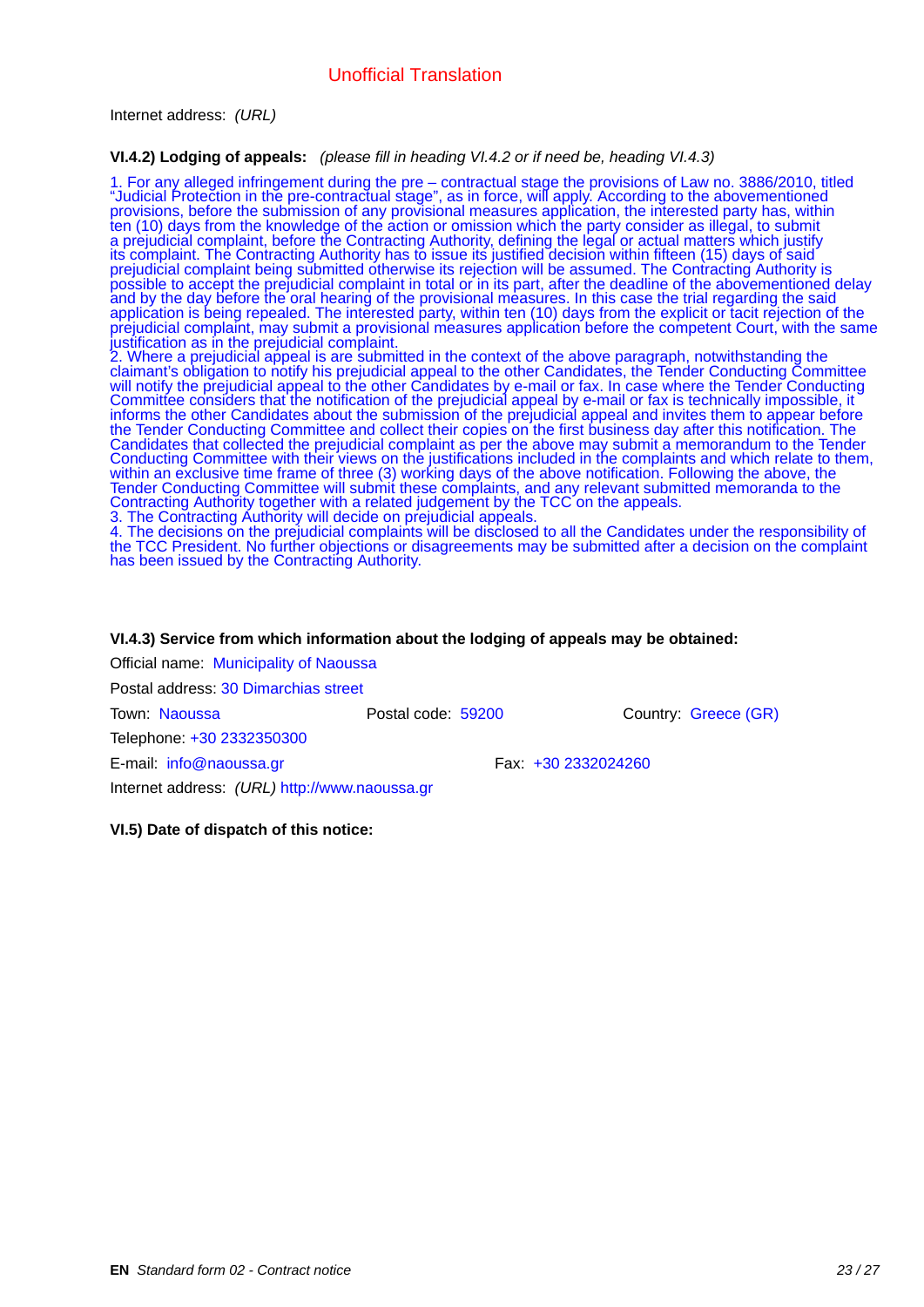# **Annex A Additional addresses and contact points**

| I) Addresses and contact points from which further information can be obtained<br>Official name:<br>Postal address: |              | National ID: (if known) |                                                                                                           |
|---------------------------------------------------------------------------------------------------------------------|--------------|-------------------------|-----------------------------------------------------------------------------------------------------------|
| Town:                                                                                                               | Postal code: |                         | Country:                                                                                                  |
| Contact point(s):                                                                                                   |              | Telephone:              |                                                                                                           |
| For the attention of:                                                                                               |              |                         |                                                                                                           |
| E-mail:                                                                                                             |              | Fax:                    |                                                                                                           |
| Internet address: (URL)                                                                                             |              |                         |                                                                                                           |
|                                                                                                                     |              |                         | II) Addresses and contact points from which specifications and additional documents can be obtained       |
| Official name:                                                                                                      |              | National ID: (if known) |                                                                                                           |
| Postal address:                                                                                                     |              |                         |                                                                                                           |
| Town:                                                                                                               | Postal code: |                         | Country:                                                                                                  |
| Contact point(s):                                                                                                   |              | Telephone:              |                                                                                                           |
| For the attention of:                                                                                               |              |                         |                                                                                                           |
| E-mail:                                                                                                             |              | Fax:                    |                                                                                                           |
| Internet address: (URL)                                                                                             |              |                         |                                                                                                           |
| III) Addresses and contact points to which tenders/requests to participate must be sent                             |              |                         |                                                                                                           |
| Official name:                                                                                                      |              | National ID: (if known) |                                                                                                           |
| Postal address:                                                                                                     |              |                         |                                                                                                           |
| Town:                                                                                                               | Postal code: |                         | Country:                                                                                                  |
| Contact point(s):                                                                                                   |              | Telephone:              |                                                                                                           |
| For the attention of:                                                                                               |              |                         |                                                                                                           |
| E-mail:                                                                                                             |              | Fax:                    |                                                                                                           |
| Internet address: (URL)                                                                                             |              |                         |                                                                                                           |
|                                                                                                                     |              |                         |                                                                                                           |
|                                                                                                                     |              |                         | IV) Address of the other contracting authority on behalf of which the contracting authority is purchasing |
| Official name                                                                                                       |              |                         | National ID ( if known ):                                                                                 |
| Postal address:                                                                                                     |              |                         |                                                                                                           |
| Town                                                                                                                |              |                         | Postal code                                                                                               |
| Country                                                                                                             |              |                         |                                                                                                           |
|                                                                                                                     |              |                         | -------------------- (Use Annex A Section IV as many times as needed) -------------------                 |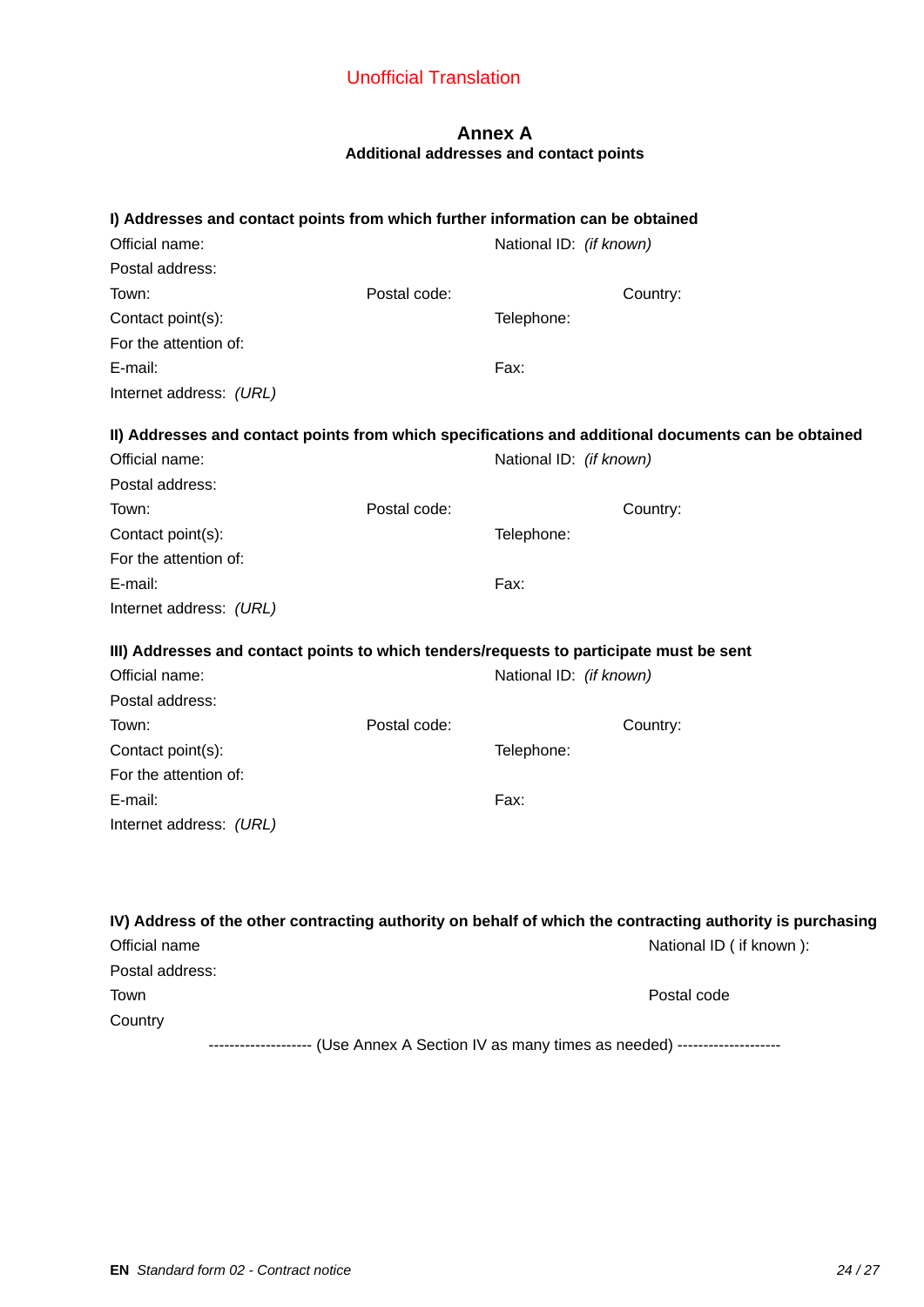# **Annex B Information about lots**

# **Title attributed to the contract by the contracting authority** \_\_\_\_\_

Lot No :  $Lot$  Lot title :

**1) Short description:**

## **2) Common procurement vocabulary (CPV):**

Main vocabulary:

## **3) Quantity or scope:**

|                  | (if known, give figures only) Estimated cost excluding VAT: | Currency: |
|------------------|-------------------------------------------------------------|-----------|
| 0r               |                                                             |           |
| Range: between : | and:                                                        | Currency: |

#### **4) Indication about different date for duration of contract or starting/completion:** *(if applicable)* Duration in months : \_\_\_\_\_\_ or in days : \_\_\_\_\_ (from the award of the contract) *or*

Starting: (dd/mm/yyyy)<br>Completion: (dd/mm/yy (dd/mm/yyyy)

#### **5) Additional information about lots:**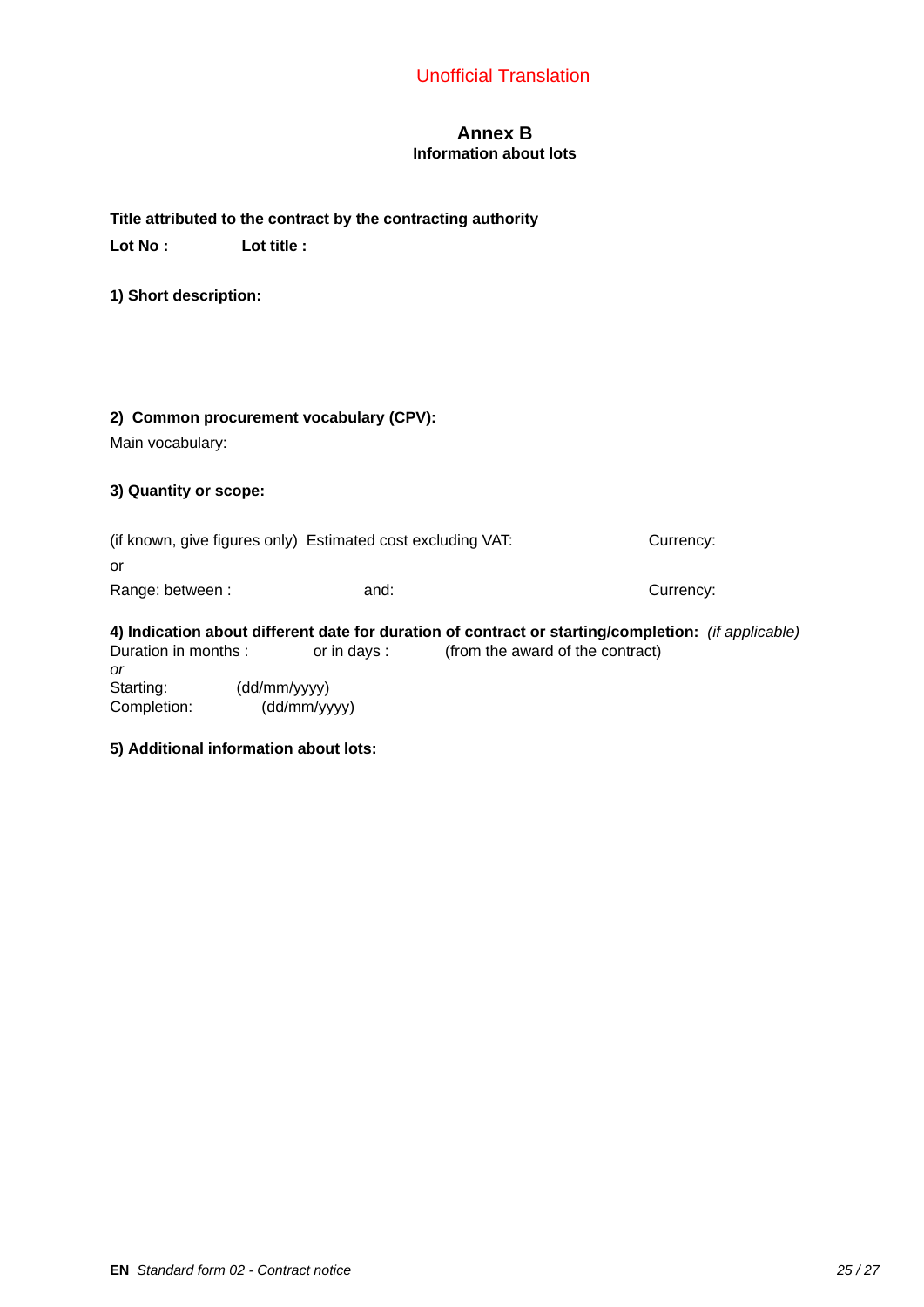# **Annex C1 – General procurement**

## **Service categories referred to in Section II: Object of the contract Directive 2004/18/EC**

# **Category No** [1] **Subject**

- 1 Maintenance and repair services
- 2 Land transport services [2], including armoured car services, and courier services, except transport of mail
- 3 Air transport services of passengers and freight, except transport of mail
- 4 Transport of mail by land [3] and by air
- 5 Telecommunications services
- 6 Financial services: a) Insurances services b)Banking and investment services [4]
- 7 Computer and related services
- 8 Research and development services [5]
- 9 Accounting, auditing and bookkeeping services
- 10 Market research and public opinion polling services
- 11 Management consulting services [6] and related services
- 12 Architectural services; engineering services and integrated engineering services; urban planning and landscape engineering services; related scientific and technical consulting services; technical testing and analysis services
- 13 Advertising services
- 14 Building-cleaning services and property management services
- 15 Publishing and printing services on a fee or contract basis
- 16 Sewage and refuse disposal services; sanitation and similar services

## **Category No** [7] **Subject**

- 17 Hotel and restaurant services
- 18 Rail transport services
- 19 Water transport services
- 20 Supporting and auxiliary transport services
- 21 Legal services
- 22 Personnel placement and supply services [8]
- 23 Investigation and security services, except armoured car services
- 24 Education and vocational education services
- 25 Health and social services
- 26 Recreational, cultural and sporting services [9]
- 27 Other services

1 Service categories within the meaning of Article 20 and Annex IIA to Directive 2004/18/EC.

2 Except for rail transport services covered by category 18.

3 Except for rail transport services covered by category 18.

4 Except financial services in connection with the issue, sale, purchase or transfer of securities or other financial instruments, and central bank services. The following are also excluded: services involving the acquisition or rental, by whatever financial means, of land, existing buildings or other immovable property or concerning rights thereon. However, financial service contracts concluded at the same time as, before or after the contract of acquisition or rental, in whatever form, shall be subject to the Directive.